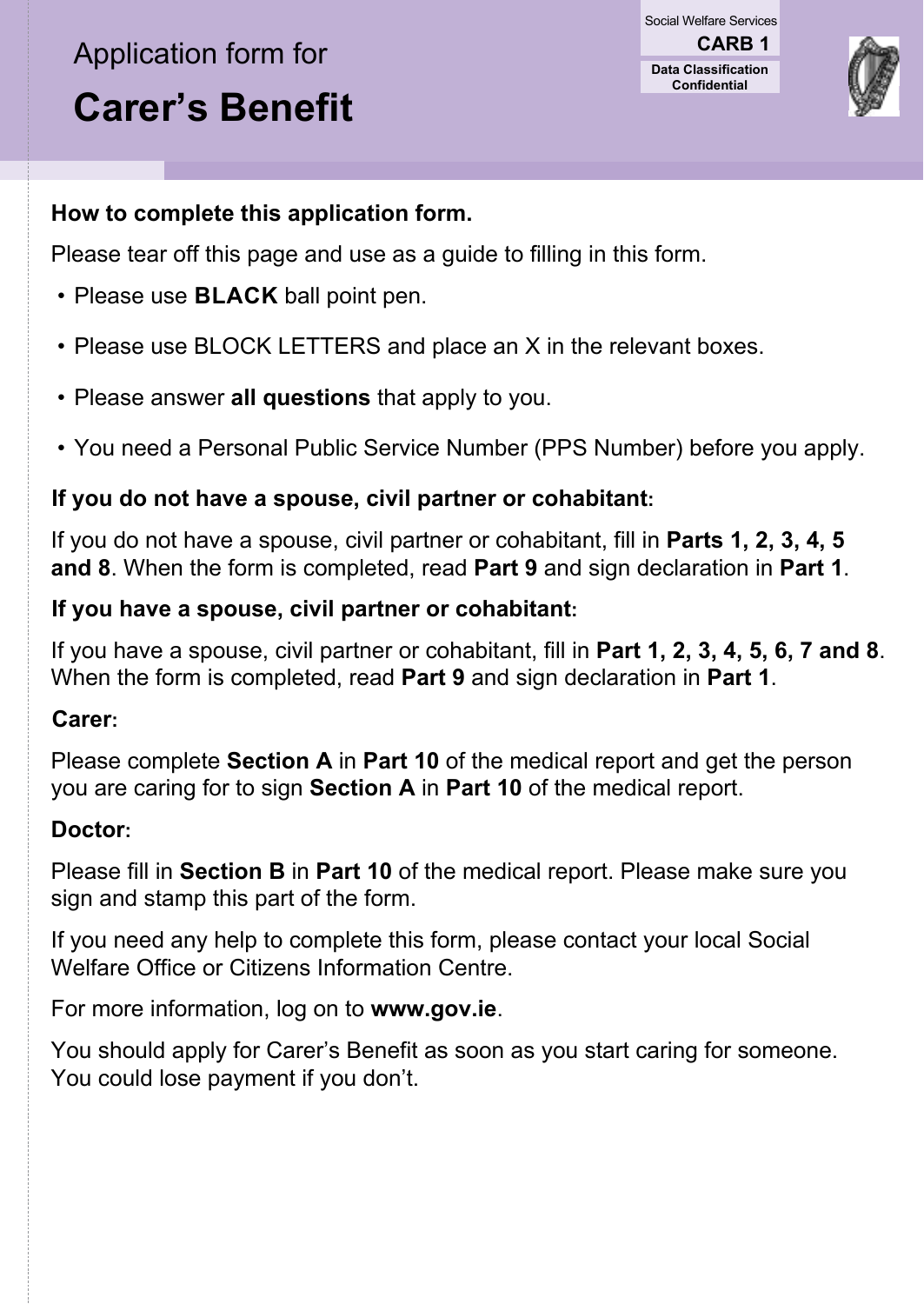## How to fill in first page of this form

To help us in processing your application:

- Print letters and numbers clearly.
- Use one box for each character (letter or number).

Please see example below.

|    | 1. Your PPS Number:                                                      | 1                     | $\mathbf{2}$ | 3                | 4                | 5                    | 6           | 7           | Τ            |                         |   |   |       |   |   |   |   |             |   |  |
|----|--------------------------------------------------------------------------|-----------------------|--------------|------------------|------------------|----------------------|-------------|-------------|--------------|-------------------------|---|---|-------|---|---|---|---|-------------|---|--|
|    | 2. Title: (insert an <b>X</b> or<br>specify)                             | Mr                    |              |                  | Mrs              | X                    |             | Ms          |              |                         |   |   | Other |   |   |   |   |             |   |  |
| 3. | Surname:                                                                 | M                     | U            | R                | P                | H                    | Y           |             |              |                         |   |   |       |   |   |   |   |             |   |  |
|    | 4. First name(s):                                                        | M                     | A            | U                | R                | E                    | Е           | N           |              |                         |   |   |       |   |   |   |   |             |   |  |
|    | <b>5.</b> Your first name as it<br>appears on your birth<br>certificate: | М                     | $\mathsf{A}$ | R                | Y                |                      |             |             |              |                         |   |   |       |   |   |   |   |             |   |  |
| 6. | Birth surname:                                                           | M                     | $\mathbf c$  | D                | E                | R                    | M           | $\mathbf 0$ | $\mathsf{T}$ | $\mathbf T$             |   |   |       |   |   |   |   |             |   |  |
|    | 7. Your date of birth:                                                   | $\boldsymbol{2}$<br>D | 8<br>D       |                  | $\mathbf 0$<br>M | $\mathbf{2}$<br>M    |             | 1<br>Y      | 9            | $\overline{\mathbf{7}}$ | 0 |   |       |   |   |   |   |             |   |  |
|    |                                                                          |                       |              |                  |                  | Your contact details |             |             |              |                         |   |   |       |   |   |   |   |             |   |  |
|    | 8. Your address:                                                         | 1                     |              | N                | E                | W                    |             | $\mathbf S$ | T            | $\mathsf{R}$            | E | E | T     |   |   |   |   |             |   |  |
|    |                                                                          | O                     | L            | D                |                  | Т                    | O           | W           | N            |                         |   |   |       |   |   |   |   |             |   |  |
|    |                                                                          | D                     | O            | N                | E.               | G                    | A           | L           |              | T                       | O | W | N     |   |   |   |   |             |   |  |
|    | <b>County</b>                                                            | D                     | $\mathbf O$  | N                | Е                | G                    | A           | L           |              |                         |   |   |       |   |   |   |   |             |   |  |
|    | <b>Eircode</b>                                                           | A                     | 1            | $\boldsymbol{2}$ | В                | 1                    | $\mathbf 2$ | 3           |              |                         |   |   |       |   |   |   |   |             |   |  |
|    | <b>9.</b> Your telephone number:                                         | O                     | N            | Е                |                  | N                    | U           | M           | B            | E                       | R |   | P     | E | R |   | B | $\mathbf O$ | X |  |
|    |                                                                          |                       |              |                  |                  | C                    | H           | A           | R            | A                       | C | Τ | Е     | R |   | P | Е | R           |   |  |
|    |                                                                          |                       |              |                  |                  |                      |             |             |              |                         |   |   |       |   |   |   |   |             |   |  |
|    | <b>10.</b> Your email address:                                           | Ο                     | N            | Е<br>B O X       |                  |                      |             |             |              |                         |   |   |       |   |   |   |   |             |   |  |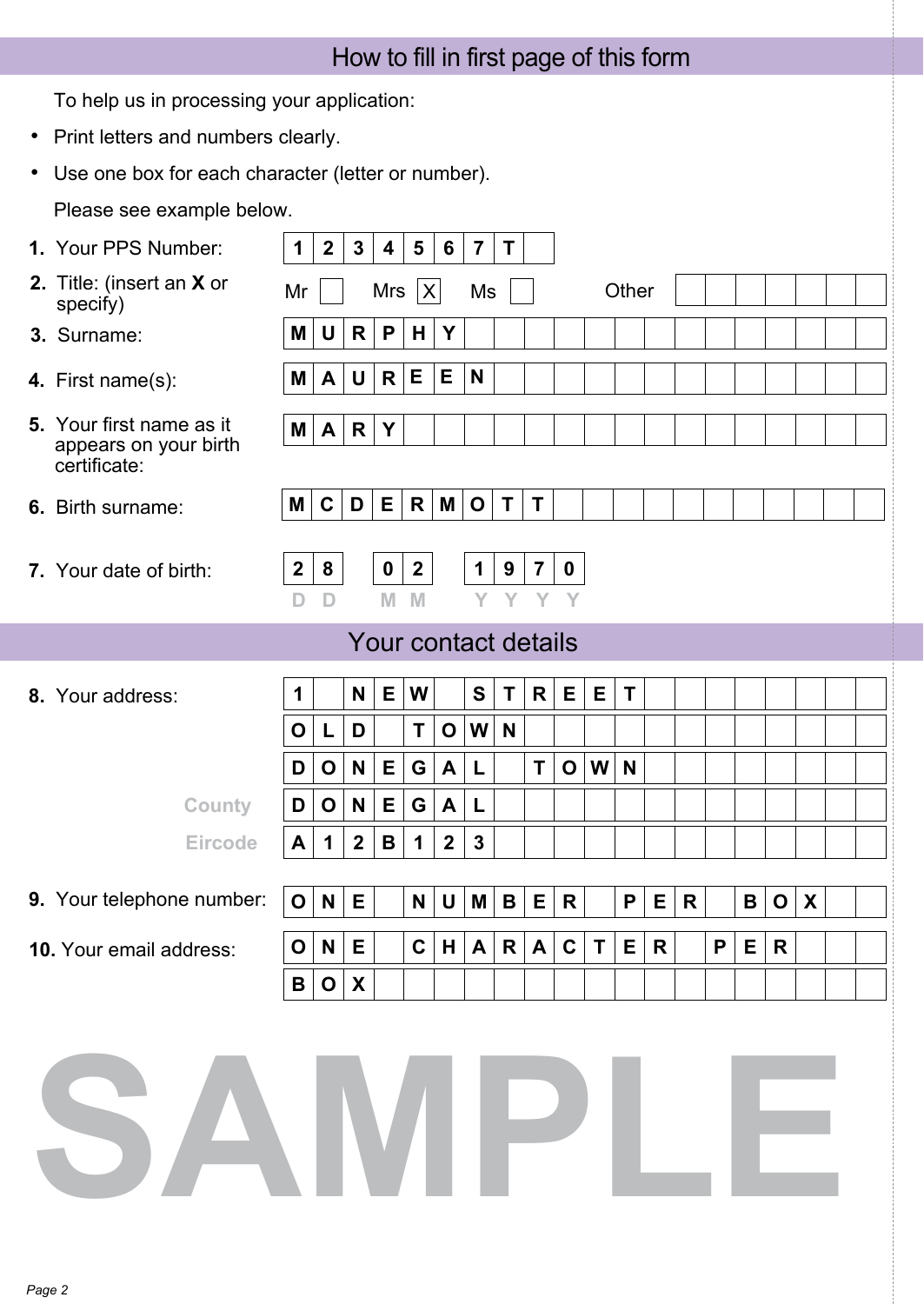## Application form for

# **Carer's Benefit**

**CARB 1** Social Welfare Services

**Data Classification Confidential**



| Part 1                                                            | <b>Your own details</b>                                                                                                                        |
|-------------------------------------------------------------------|------------------------------------------------------------------------------------------------------------------------------------------------|
| 1. Your PPS Number:                                               |                                                                                                                                                |
| 2. Title: (insert an <b>X</b> or<br>specify)                      | Mr<br>Ms<br>Other<br>Mrs                                                                                                                       |
| 3. Surname:                                                       |                                                                                                                                                |
| 4. First name(s):                                                 |                                                                                                                                                |
| 5. Your first name as it<br>appears on your birth<br>certificate: |                                                                                                                                                |
| 6. Birth surname:                                                 |                                                                                                                                                |
| 7. Your date of birth:                                            | $\Box$<br>M<br>Y Y Y<br>M<br>D                                                                                                                 |
|                                                                   | <b>Your contact details</b>                                                                                                                    |
|                                                                   |                                                                                                                                                |
| 8. Your address:                                                  |                                                                                                                                                |
|                                                                   |                                                                                                                                                |
| <b>County</b>                                                     |                                                                                                                                                |
| <b>Eircode</b>                                                    |                                                                                                                                                |
| 9. Your telephone number:                                         |                                                                                                                                                |
| 10. Your email address:                                           |                                                                                                                                                |
|                                                                   |                                                                                                                                                |
|                                                                   |                                                                                                                                                |
|                                                                   | <b>Declaration</b>                                                                                                                             |
|                                                                   | I declare that all the information I have given on this form is accurate.<br>I will tell the department when my means or circumstances change. |
|                                                                   | Date:<br>$\mathbf{2}$<br>$\mathbf 0$<br>M<br>M<br>Y<br>Y<br>D<br>D                                                                             |
| Signature (not block letters)                                     |                                                                                                                                                |
|                                                                   | Warning: If you make a false statement or withhold information, you may be<br>prosecuted leading to a fine, a prison term or both.             |
|                                                                   |                                                                                                                                                |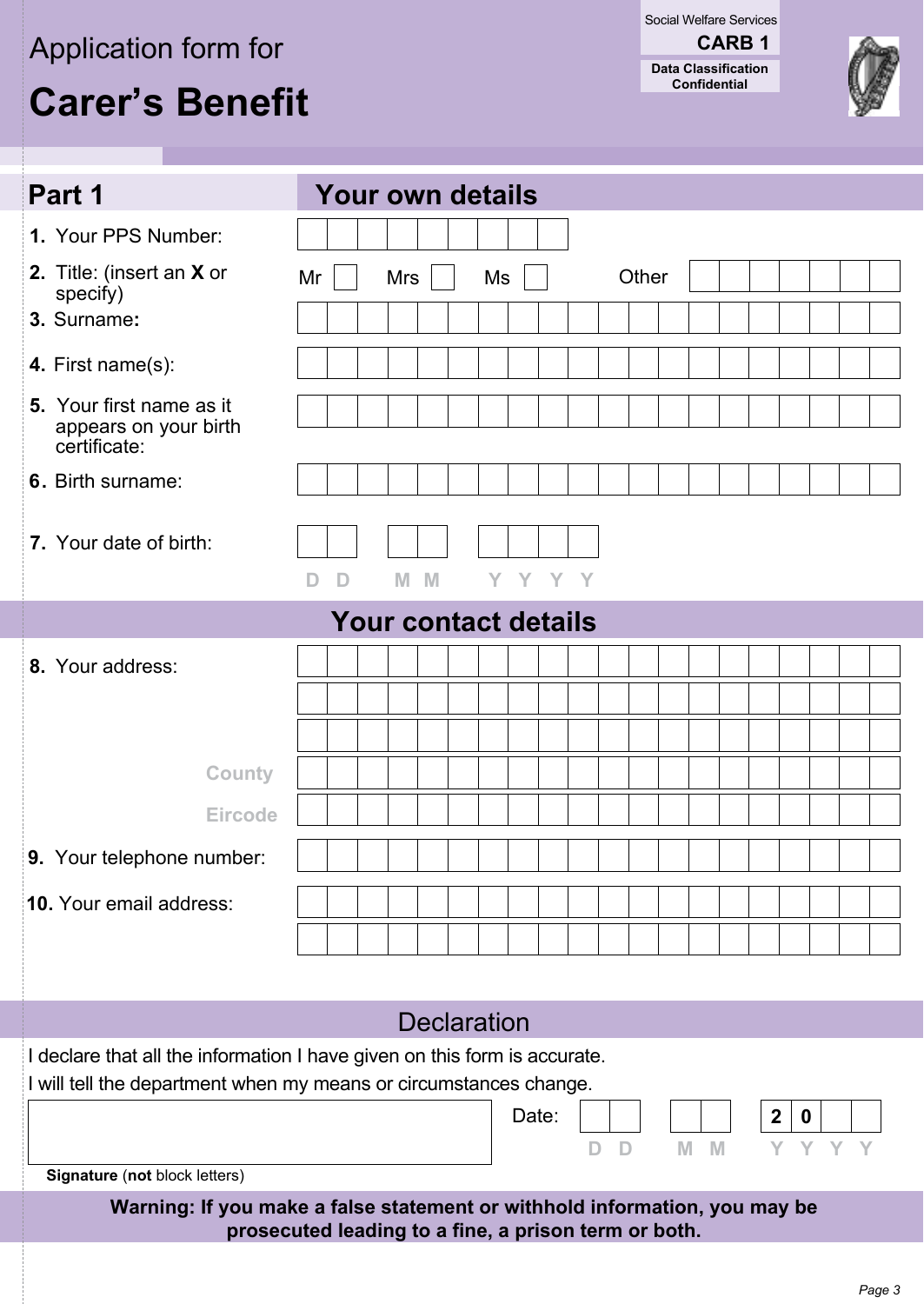| <b>Part 1</b> continued                                                 | <b>Your own details</b>                                                                                                                                                                                                                                                                                            |
|-------------------------------------------------------------------------|--------------------------------------------------------------------------------------------------------------------------------------------------------------------------------------------------------------------------------------------------------------------------------------------------------------------|
| <b>11.</b> Are you?                                                     | Cohabiting<br>Single<br>Married<br>In a Civil Partnership<br>Separated<br>A surviving Civil Partner<br>A former Civil Partner<br><b>Divorced</b><br>(you were in a Civil Partnership<br>Widowed<br>that has since been dissolved)<br>12. If you are married, in a civil partnership or cohabiting, from what date? |
|                                                                         | Y<br>$M$ M<br>D                                                                                                                                                                                                                                                                                                    |
| Part 2                                                                  | <b>Your work and claim details</b>                                                                                                                                                                                                                                                                                 |
| Your claim or reference<br>number:<br>Your address when you<br>claimed: | 13. If you have ever claimed Carer's Benefit or Carer's Allowance, please state:                                                                                                                                                                                                                                   |
|                                                                         | 14. If anybody else has applied for Carers Benefit/Allowance or are they getting Carers Benefit/<br>Allowance for the person who you are now caring for, please state:                                                                                                                                             |
| Their surname:                                                          |                                                                                                                                                                                                                                                                                                                    |
| Their first name(s):                                                    |                                                                                                                                                                                                                                                                                                                    |
| Their PPS Number:                                                       |                                                                                                                                                                                                                                                                                                                    |
|                                                                         | 15. If you are getting any payment from this department or the Health Service Executive (for<br>example, Supplementary Welfare Allowance), please state:                                                                                                                                                           |
| Name of payment:                                                        |                                                                                                                                                                                                                                                                                                                    |
| Your claim or reference<br>number:                                      |                                                                                                                                                                                                                                                                                                                    |
| Amount:                                                                 | €<br>a week                                                                                                                                                                                                                                                                                                        |
|                                                                         | <b>16.</b> Please give details of all of your most recent or current employer:                                                                                                                                                                                                                                     |
| Employer's name:                                                        |                                                                                                                                                                                                                                                                                                                    |
| Employer's address:                                                     |                                                                                                                                                                                                                                                                                                                    |
|                                                                         |                                                                                                                                                                                                                                                                                                                    |
|                                                                         |                                                                                                                                                                                                                                                                                                                    |
| Employer's telephone<br>number:                                         | <b>MOBILE</b>                                                                                                                                                                                                                                                                                                      |
|                                                                         | <b>LANDLINE</b>                                                                                                                                                                                                                                                                                                    |

T.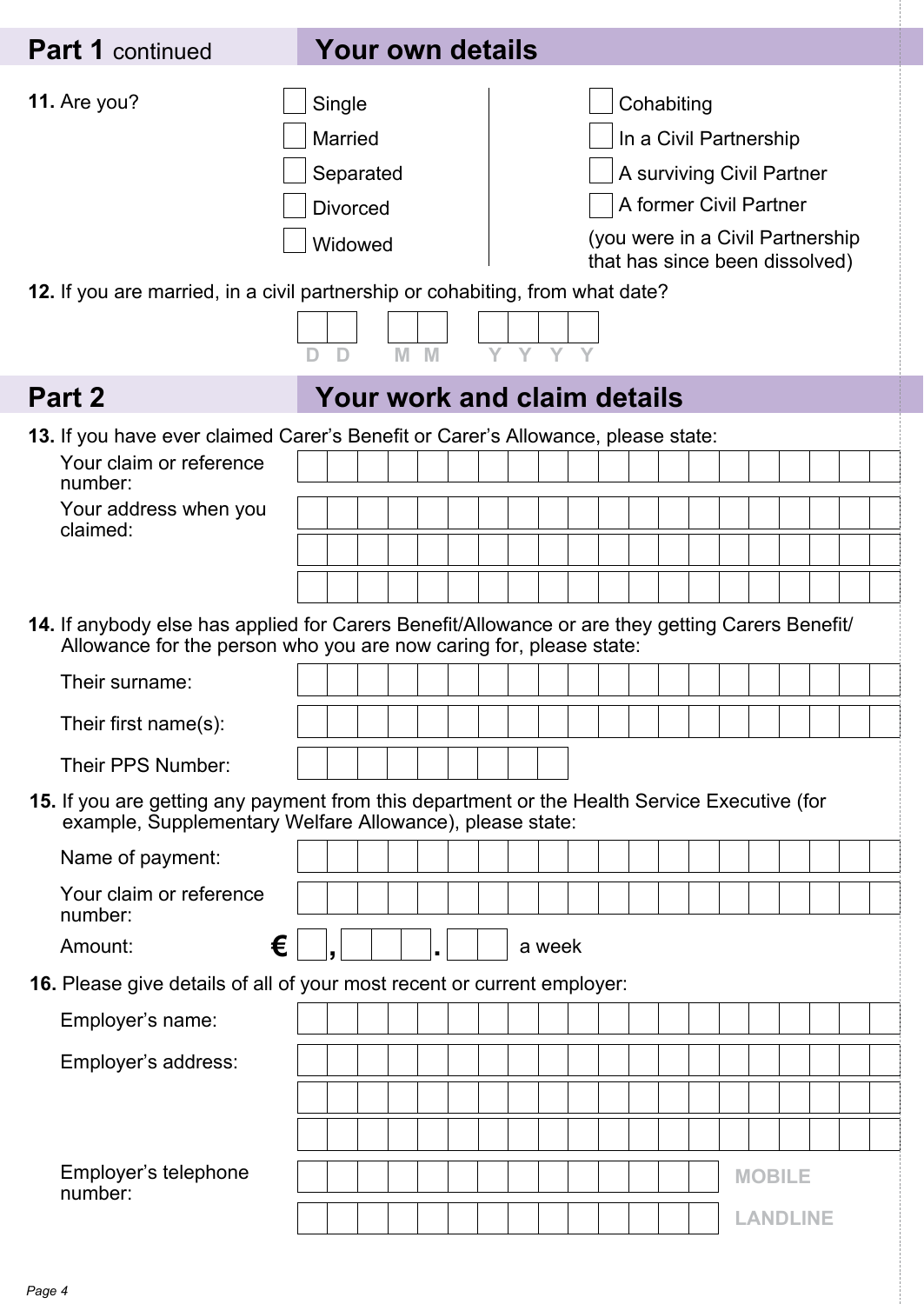| <b>Part 2</b> continued                                                                                                                                                   |     |                    | <b>Your work and claim details</b>                                          |  |  |
|---------------------------------------------------------------------------------------------------------------------------------------------------------------------------|-----|--------------------|-----------------------------------------------------------------------------|--|--|
| 17. When did you start<br>working with your current<br>employer (if relevant)?                                                                                            |     | M<br>M             | $\overline{\mathsf{V}}$<br>Y<br>$\overline{V}$                              |  |  |
| 18. When did you start<br>caring?                                                                                                                                         |     | M<br>M             |                                                                             |  |  |
| 19. Do you have a second<br>employer?                                                                                                                                     | Yes |                    | <b>No</b><br>If you have resigned from employment, please enclose your P45. |  |  |
| 20. If you are currently employed, when do you intend to take leave for caring purposes?                                                                                  |     |                    |                                                                             |  |  |
|                                                                                                                                                                           |     | M<br>M             | Y Y                                                                         |  |  |
| 21. Are you self-employed?                                                                                                                                                | Yes |                    | <b>No</b>                                                                   |  |  |
| Part 3                                                                                                                                                                    |     |                    | Your payment details                                                        |  |  |
| You can get your payment at your local post office or direct to your current, deposit<br>or savings account in a financial institution. Please complete one option below. |     |                    |                                                                             |  |  |
|                                                                                                                                                                           |     | <b>Post Office</b> |                                                                             |  |  |
| Post Office address:                                                                                                                                                      |     |                    |                                                                             |  |  |
|                                                                                                                                                                           |     |                    |                                                                             |  |  |
| 22. Do you have a Social<br>Services Card?                                                                                                                                | Yes |                    | <b>No</b>                                                                   |  |  |
|                                                                                                                                                                           |     |                    | <b>Financial Institution</b>                                                |  |  |
| You will find the following details printed on statements from your financial institution.                                                                                |     |                    |                                                                             |  |  |
| Name of financial institution:                                                                                                                                            |     |                    |                                                                             |  |  |
| <b>Address of financial</b><br>institution:                                                                                                                               |     |                    |                                                                             |  |  |
|                                                                                                                                                                           |     |                    |                                                                             |  |  |
|                                                                                                                                                                           |     |                    |                                                                             |  |  |
|                                                                                                                                                                           |     |                    |                                                                             |  |  |
| Sort code:                                                                                                                                                                |     |                    |                                                                             |  |  |
| Account number:                                                                                                                                                           |     |                    |                                                                             |  |  |
| Bank Identifier Code (BIC):                                                                                                                                               |     |                    |                                                                             |  |  |
| <b>International Bank Account</b><br>Number (IBAN):                                                                                                                       |     |                    |                                                                             |  |  |
|                                                                                                                                                                           |     |                    |                                                                             |  |  |
| Name(s) of account holder(s):<br>Name 1:                                                                                                                                  |     |                    |                                                                             |  |  |

T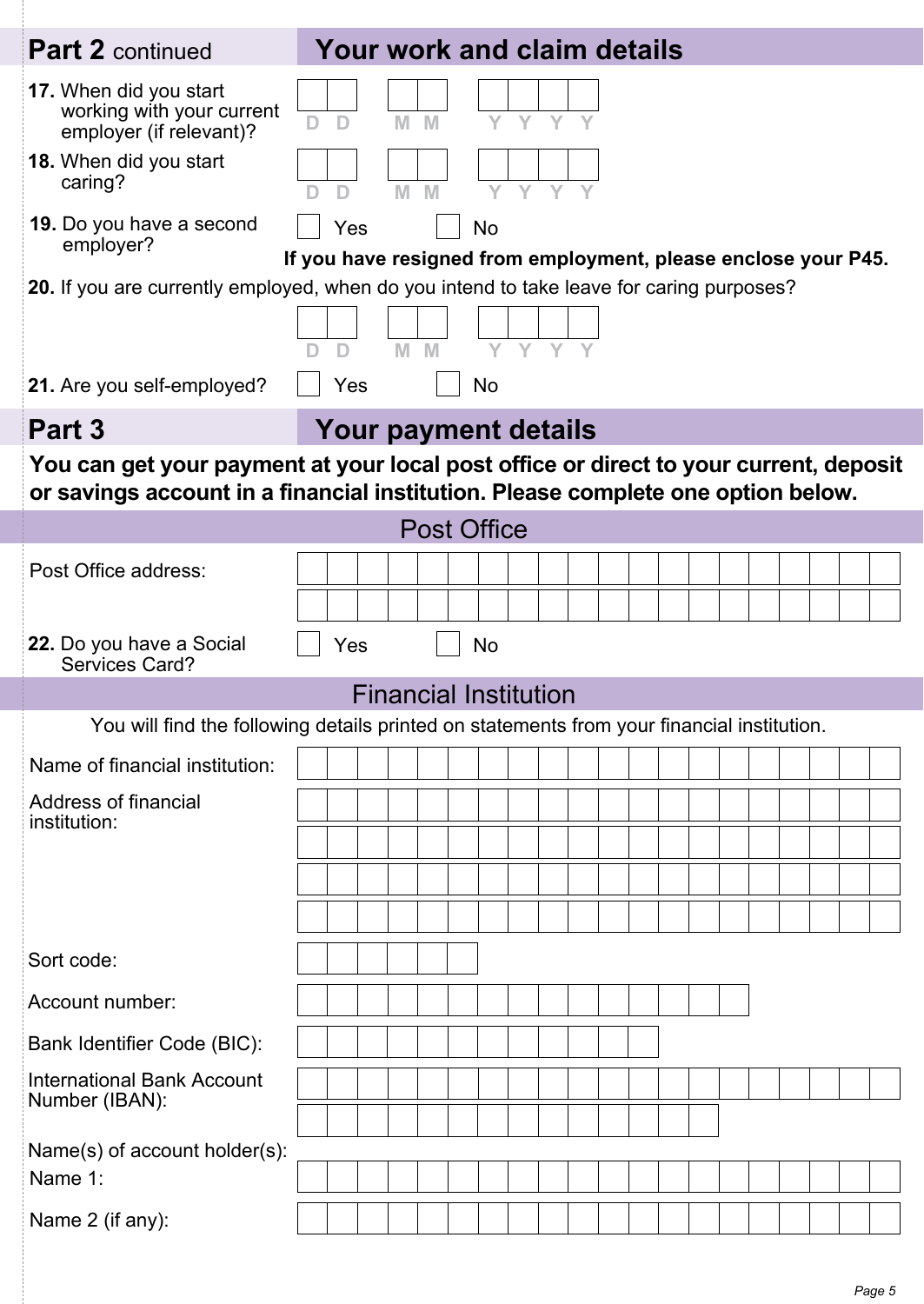# **Part 4 To be completed by your most recent or current employer**

| Important note: Your current or last employer must complete this part even if<br>you have left work. A P60 or P45 is not enough. |        |    |           |               |    |   |   |             |  |                |  |        |  |
|----------------------------------------------------------------------------------------------------------------------------------|--------|----|-----------|---------------|----|---|---|-------------|--|----------------|--|--------|--|
| 23. Please state, your employee's:                                                                                               |        |    |           |               |    |   |   |             |  |                |  |        |  |
| Surname:                                                                                                                         |        |    |           |               |    |   |   |             |  |                |  |        |  |
| First name(s):                                                                                                                   |        |    |           |               |    |   |   |             |  |                |  |        |  |
| PPS Number:                                                                                                                      |        |    |           |               |    |   |   |             |  |                |  |        |  |
| 24. Is this employment:                                                                                                          |        |    | Part-time |               |    |   |   |             |  |                |  |        |  |
|                                                                                                                                  |        |    | Full-time |               |    |   |   |             |  |                |  |        |  |
| 25. (a) Please state number of hours worked by employee before commencing carer's leave:                                         |        |    |           |               |    |   |   |             |  |                |  |        |  |
|                                                                                                                                  | Hours: |    |           | a week        |    |   |   |             |  |                |  |        |  |
|                                                                                                                                  |        | or |           |               |    |   |   |             |  |                |  |        |  |
|                                                                                                                                  | Hours: |    |           | a fortnight   |    |   |   |             |  |                |  |        |  |
| 25. (b) If the employee is awarded carer's leave, please state:                                                                  |        |    |           |               |    |   |   |             |  |                |  |        |  |
| Date they intend<br>to leave work:                                                                                               | From:  |    |           |               |    |   |   |             |  |                |  |        |  |
|                                                                                                                                  | To:    |    |           |               |    |   |   |             |  |                |  |        |  |
|                                                                                                                                  |        | D  | D         | M<br>M        |    |   |   |             |  |                |  |        |  |
| Date they intend to<br>reduce their hours:                                                                                       | From:  |    |           |               |    |   |   |             |  |                |  |        |  |
|                                                                                                                                  | To:    |    |           |               |    |   |   |             |  |                |  |        |  |
|                                                                                                                                  |        |    | D         | <b>M</b><br>M |    | Y |   |             |  |                |  |        |  |
| If your employee is reducing their hours, please state:                                                                          |        |    |           |               |    |   |   |             |  |                |  |        |  |
| Hours reduced: From:                                                                                                             |        |    |           | a week        |    |   |   | a fortnight |  |                |  |        |  |
|                                                                                                                                  | To:    |    |           | a week        | or |   |   | a fortnight |  |                |  |        |  |
| New Gross Earnings (excluding superannuation):                                                                                   |        |    |           |               |    |   | € |             |  |                |  | a week |  |
| Tax deduction:                                                                                                                   |        |    |           |               |    |   | € |             |  | $\blacksquare$ |  | a week |  |
| Employee's PRSI deducted:                                                                                                        |        |    |           |               |    |   | € |             |  | $\blacksquare$ |  | a week |  |
| <b>Public Service Pension Levy:</b>                                                                                              |        |    |           |               |    |   | € |             |  | $\blacksquare$ |  | a week |  |
| <b>Universal Social Charge:</b>                                                                                                  |        |    |           |               |    |   | € |             |  | $\blacksquare$ |  | a week |  |

**Employer's: Please note this section continues on the next page.**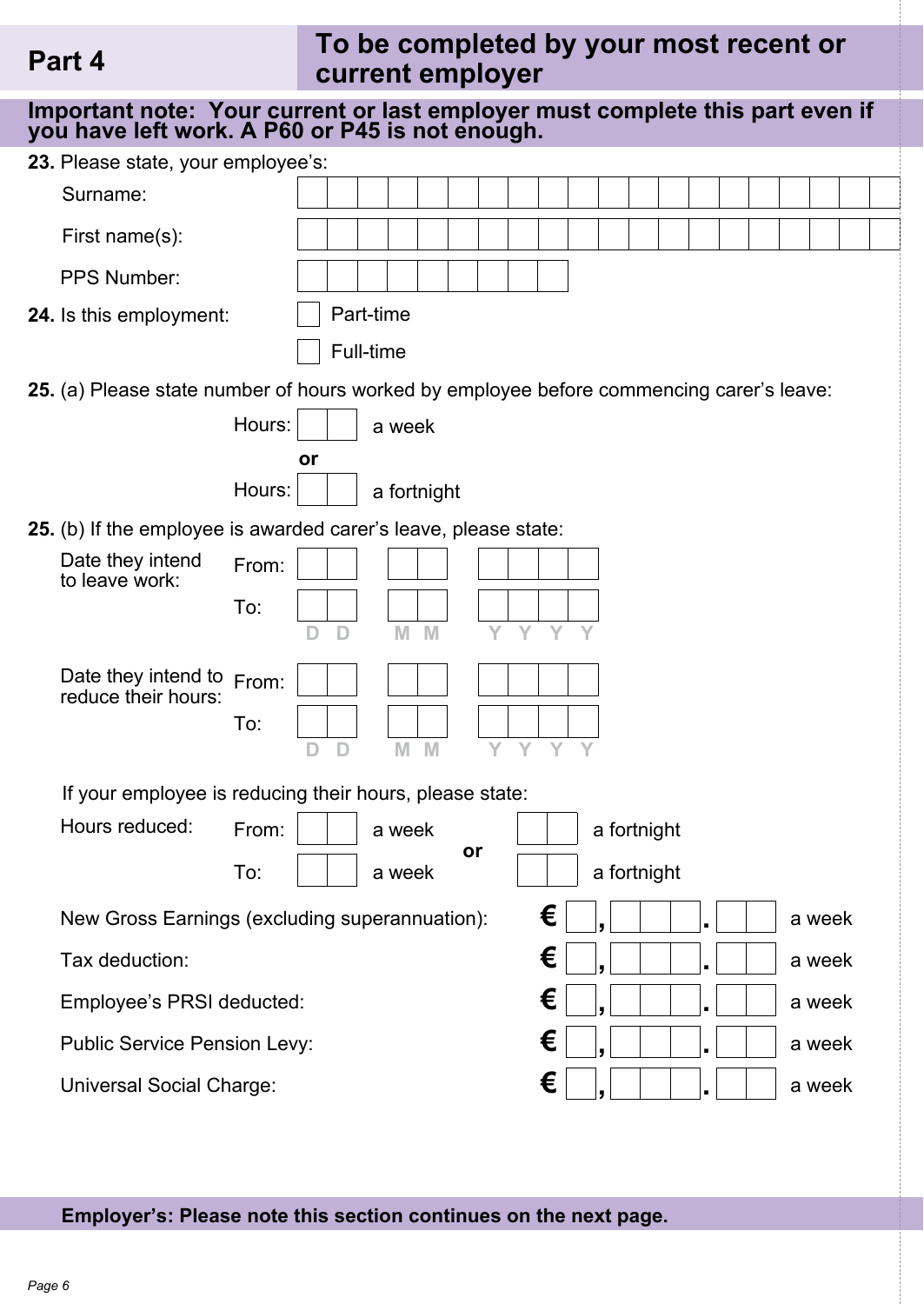| <b>Part 4</b> continued                                                     | To be completed by your most recent or<br>current employer                                                                                            |
|-----------------------------------------------------------------------------|-------------------------------------------------------------------------------------------------------------------------------------------------------|
| <b>26.</b> Please state type of leave<br>your employee intends to           | Carer's leave                                                                                                                                         |
| take or has taken:                                                          | Other (please specify below)                                                                                                                          |
|                                                                             |                                                                                                                                                       |
| 27. Please answer (a) or (b) below:<br>their carer's leave starts:          | 27. (a) Please give details of employee's PRSI record for the 12 month period immediately before                                                      |
| Period of<br>From:<br>employment:                                           | Number of weeks: PRSI class:                                                                                                                          |
| To:                                                                         | M                                                                                                                                                     |
| or                                                                          |                                                                                                                                                       |
| employment:                                                                 | 27. (b) Please give details of employee's PRSI record immediately before they left your                                                               |
| Period of<br>From:<br>employment:                                           | Number of weeks: PRSI class:                                                                                                                          |
| To:                                                                         | M<br>M<br>D                                                                                                                                           |
| weeks actually worked by the employee):<br><b>Signed by or for employer</b> |                                                                                                                                                       |
|                                                                             | <b>Employer's official stamp</b>                                                                                                                      |
| Signature (not block letters)                                               |                                                                                                                                                       |
|                                                                             |                                                                                                                                                       |
| Position in company or organisation                                         |                                                                                                                                                       |
| $\mathbf 2$<br>Date:<br>M<br>M<br>D                                         | 0<br>Y.                                                                                                                                               |
| Employer's registered<br>number:                                            |                                                                                                                                                       |
| Employer's telephone<br>number:                                             | <b>MOBILE</b>                                                                                                                                         |
|                                                                             | <b>LANDLINE</b>                                                                                                                                       |
| Employer's email address:                                                   |                                                                                                                                                       |
|                                                                             |                                                                                                                                                       |
|                                                                             | Warning: If you make a false or misleading statement to obtain Carer's Benefit for another<br>person, you may face a fine, a prison sentence or both. |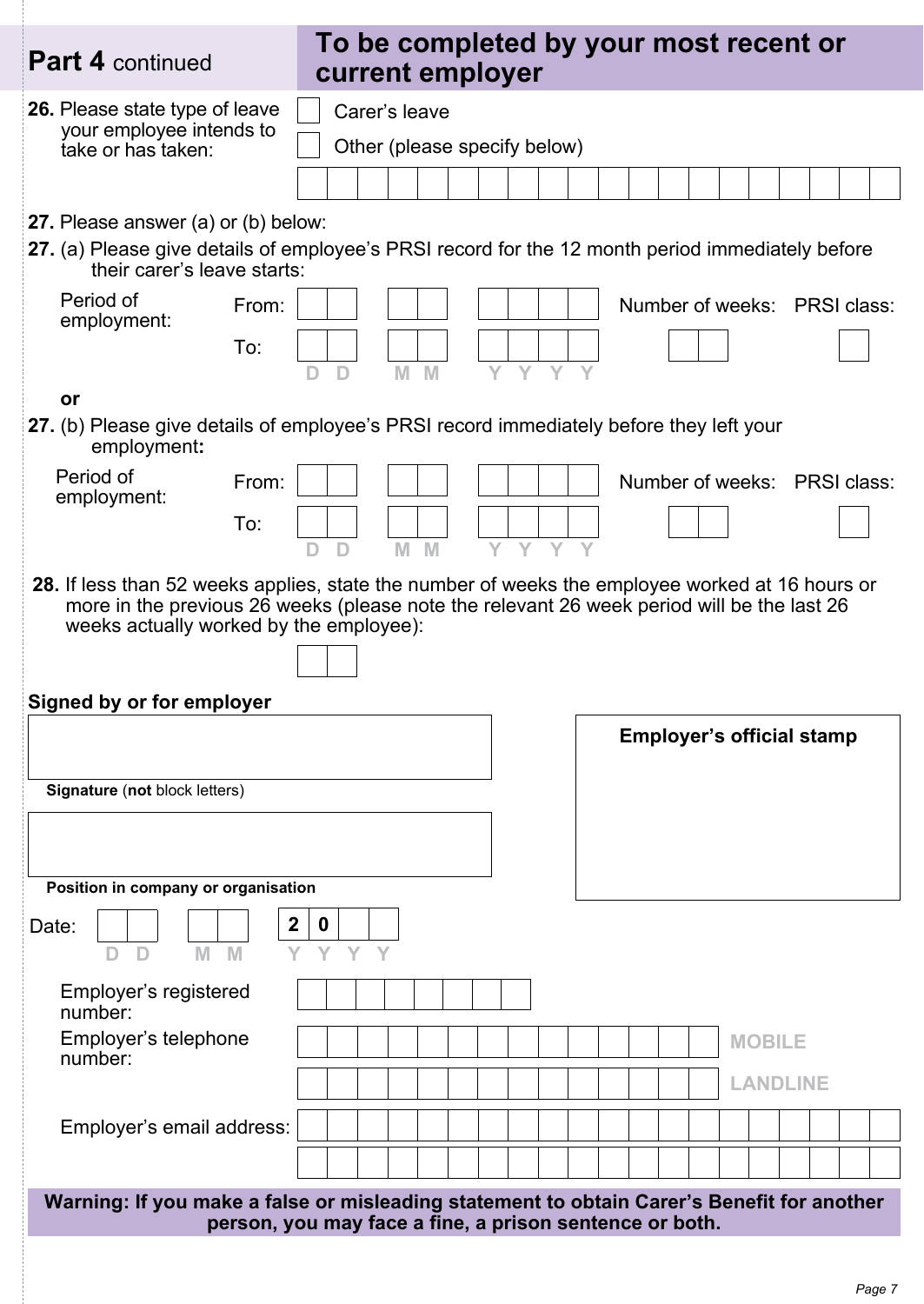| Part 5                                                     |   |              |                 |   | <b>Details of your children</b> |       |   |  |  |                        |  |                                       |  |
|------------------------------------------------------------|---|--------------|-----------------|---|---------------------------------|-------|---|--|--|------------------------|--|---------------------------------------|--|
| 29. How many children do you $\vert$<br>wish to claim for? |   |              | under age 18    |   |                                 |       |   |  |  |                        |  | *You must attach written confirmation |  |
|                                                            |   |              | time education* |   | age 18 - 22 in full-            |       |   |  |  | children aged 18 - 22. |  | from the school or college for the    |  |
| Please state child's:<br>Surname:                          |   |              |                 |   |                                 |       |   |  |  |                        |  |                                       |  |
| First name(s):                                             |   |              |                 |   |                                 |       |   |  |  |                        |  |                                       |  |
| PPS Number:                                                |   |              |                 |   |                                 |       |   |  |  |                        |  |                                       |  |
| Date of birth:                                             | D | D            | M               | M | Y                               | Y     | Y |  |  |                        |  |                                       |  |
| Are they living with you?                                  |   | Yes          |                 |   | <b>No</b>                       |       |   |  |  |                        |  |                                       |  |
| Surname:                                                   |   |              |                 |   |                                 |       |   |  |  |                        |  |                                       |  |
| First name(s):                                             |   |              |                 |   |                                 |       |   |  |  |                        |  |                                       |  |
| PPS Number:                                                |   |              |                 |   |                                 |       |   |  |  |                        |  |                                       |  |
| Date of birth:                                             |   | $\mathbf{D}$ | M               | M | Y                               | Y Y Y |   |  |  |                        |  |                                       |  |
| Are they living with you?                                  |   | Yes          |                 |   | No                              |       |   |  |  |                        |  |                                       |  |
| Surname:                                                   |   |              |                 |   |                                 |       |   |  |  |                        |  |                                       |  |
| First name(s):                                             |   |              |                 |   |                                 |       |   |  |  |                        |  |                                       |  |
| PPS Number:                                                |   |              |                 |   |                                 |       |   |  |  |                        |  |                                       |  |
| Date of birth:                                             |   | D D          | $M$ $M$         |   | Y Y Y Y                         |       |   |  |  |                        |  |                                       |  |
| Are they living with you?                                  |   | Yes          |                 |   | No                              |       |   |  |  |                        |  |                                       |  |
| Surname:                                                   |   |              |                 |   |                                 |       |   |  |  |                        |  |                                       |  |
| First name(s):                                             |   |              |                 |   |                                 |       |   |  |  |                        |  |                                       |  |
| PPS Number:                                                |   |              |                 |   |                                 |       |   |  |  |                        |  |                                       |  |
| Date of birth:                                             | D | $\mathsf{D}$ | M               | M | Y                               | Y     |   |  |  |                        |  |                                       |  |
| Are they living with you?                                  |   | Yes          |                 |   | No                              |       |   |  |  |                        |  |                                       |  |
| Surname:                                                   |   |              |                 |   |                                 |       |   |  |  |                        |  |                                       |  |
| First name(s):                                             |   |              |                 |   |                                 |       |   |  |  |                        |  |                                       |  |
| PPS Number:                                                |   |              |                 |   |                                 |       |   |  |  |                        |  |                                       |  |
| Date of birth:                                             |   | $\mathsf{D}$ | M               | M | Y                               | $Y -$ | Y |  |  |                        |  |                                       |  |
| Are they living with you?                                  |   | Yes          |                 |   | No                              |       |   |  |  |                        |  |                                       |  |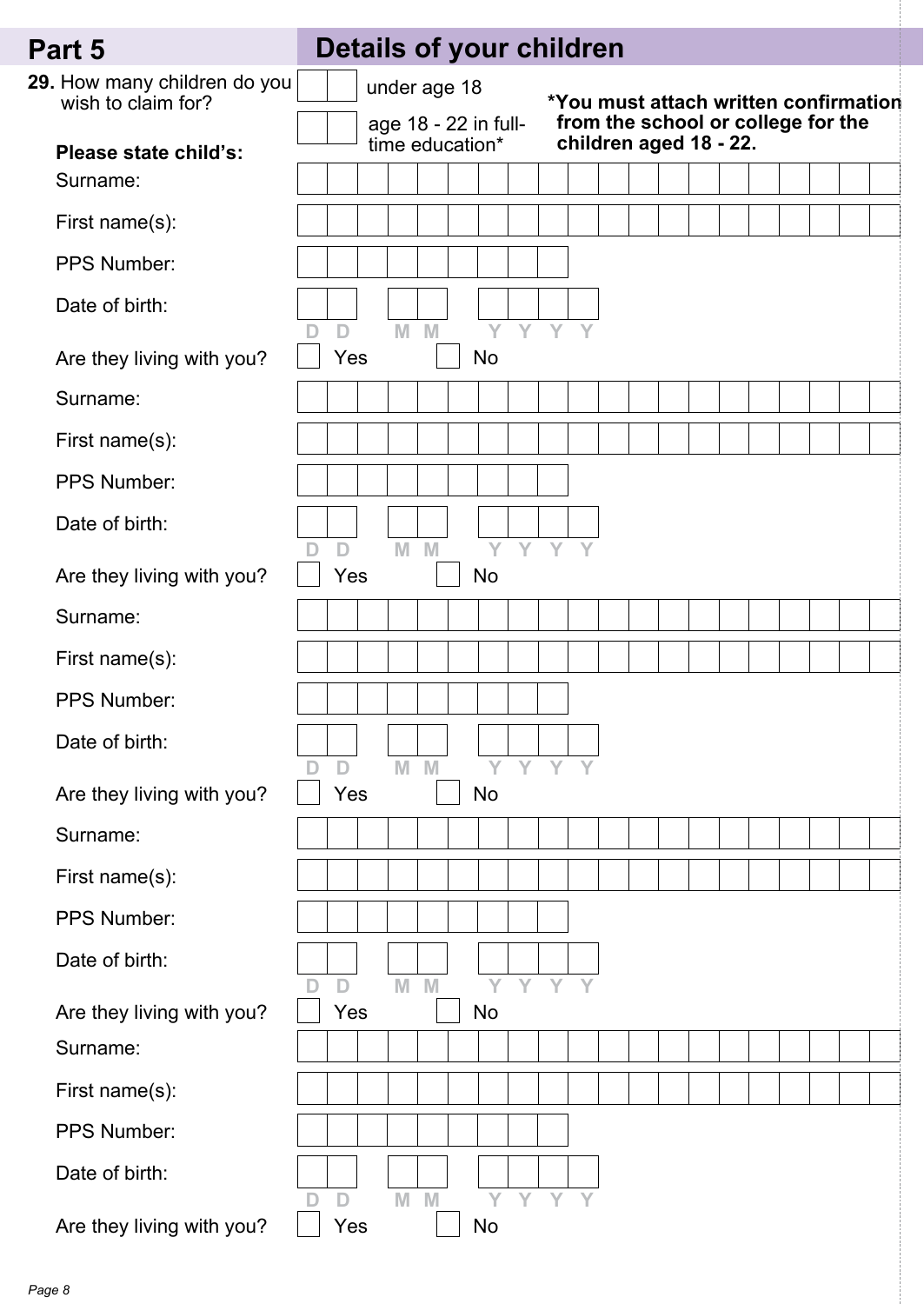## Part 6 Your spouses's, civil partner's or cohabitant's details

| <b>30. Their PPS Number:</b>                                                                                                                                                                                                                                                                       |    |                                                                                                                 |     |   |    |   |        |  |       |  |  |  |  |
|----------------------------------------------------------------------------------------------------------------------------------------------------------------------------------------------------------------------------------------------------------------------------------------------------|----|-----------------------------------------------------------------------------------------------------------------|-----|---|----|---|--------|--|-------|--|--|--|--|
| <b>31.</b> Title: (insert an <b>X</b> or<br>specify)                                                                                                                                                                                                                                               | Mr |                                                                                                                 | Mrs |   | Ms |   |        |  | Other |  |  |  |  |
| <b>32.</b> Their surname:                                                                                                                                                                                                                                                                          |    |                                                                                                                 |     |   |    |   |        |  |       |  |  |  |  |
| <b>33.</b> Their first name(s):                                                                                                                                                                                                                                                                    |    |                                                                                                                 |     |   |    |   |        |  |       |  |  |  |  |
| <b>34.</b> Their birth surname:                                                                                                                                                                                                                                                                    |    |                                                                                                                 |     |   |    |   |        |  |       |  |  |  |  |
| <b>35.</b> Their date of birth:                                                                                                                                                                                                                                                                    | D  | D                                                                                                               | M   | M | Y  | Y | Y      |  |       |  |  |  |  |
| 36. Their address:<br>Only answer this question<br>if you are married or in a<br>civil partnership and do<br>not live together.                                                                                                                                                                    |    |                                                                                                                 |     |   |    |   |        |  |       |  |  |  |  |
| Part 7                                                                                                                                                                                                                                                                                             |    | Your spouse's, civil partner's or<br>cohabitant's work and claim details                                        |     |   |    |   |        |  |       |  |  |  |  |
| Please complete this section for your spouse, civil partner or cohabitant.<br>37. If they are getting any payment from this Department or the Health Service Executive (for<br>example, Supplementary Welfare Allowance), please state:<br>Name of payment:<br>Their claim or reference<br>number: |    |                                                                                                                 |     |   |    |   |        |  |       |  |  |  |  |
| €<br>Amount:<br>38. If they are getting any other pension or allowance, please state:                                                                                                                                                                                                              |    | Please attach the most recent payslip or letter from the Social<br>Security Agency confirming the above amount. |     |   |    |   | a week |  |       |  |  |  |  |
| Who pays this pension:                                                                                                                                                                                                                                                                             |    |                                                                                                                 |     |   |    |   |        |  |       |  |  |  |  |
| Their claim or reference<br>number:<br>€<br>Amount:                                                                                                                                                                                                                                                |    |                                                                                                                 |     |   |    |   | a week |  |       |  |  |  |  |
|                                                                                                                                                                                                                                                                                                    |    | Please attach the most recent payslip or letter from the people<br>who pay them confirming the above amount.    |     |   |    |   |        |  |       |  |  |  |  |
| 39. If they are paying maintenance, please state:<br>€<br>Amount:                                                                                                                                                                                                                                  |    |                                                                                                                 |     |   |    |   | a week |  |       |  |  |  |  |
| 40. If they are receiving maintenance, please state:<br>€<br>Amount:                                                                                                                                                                                                                               |    |                                                                                                                 |     |   |    |   | a week |  |       |  |  |  |  |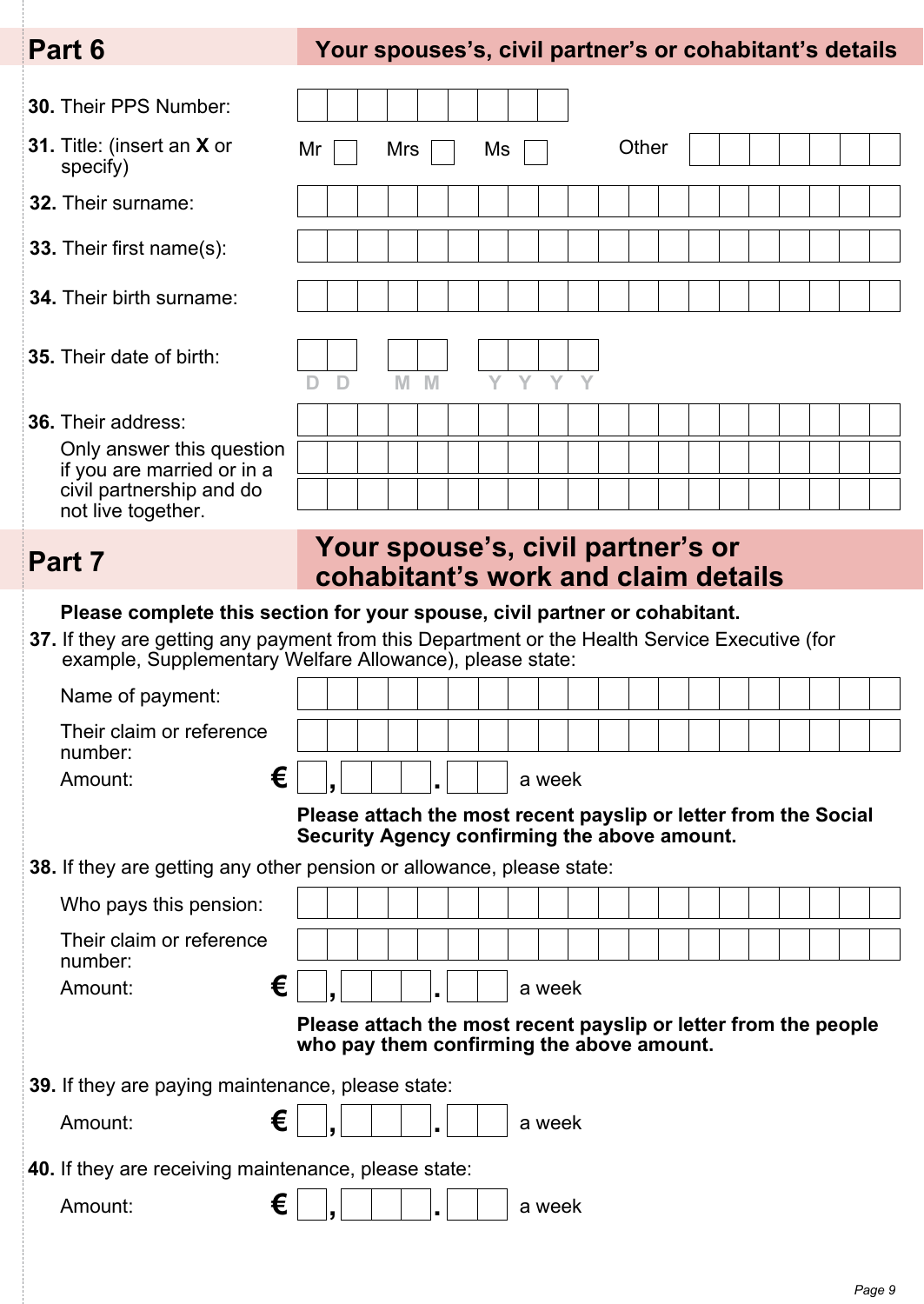## **Part 8 Details of person you are caring for**

| 41. Their PPS Number:                                                                               |    |     |                                                                |   |    |   |  |       |  |  |  |  |
|-----------------------------------------------------------------------------------------------------|----|-----|----------------------------------------------------------------|---|----|---|--|-------|--|--|--|--|
| <b>42.</b> Title: (insert an $X$ or<br>specify)                                                     | Mr |     | <b>Mrs</b>                                                     |   | Ms |   |  | Other |  |  |  |  |
| 43. Their surname:                                                                                  |    |     |                                                                |   |    |   |  |       |  |  |  |  |
| 44. Their first name(s):                                                                            |    |     |                                                                |   |    |   |  |       |  |  |  |  |
| <b>45.</b> Their birth surname:                                                                     |    |     |                                                                |   |    |   |  |       |  |  |  |  |
| <b>46.</b> Their date of birth:                                                                     |    |     |                                                                |   |    |   |  |       |  |  |  |  |
|                                                                                                     |    | D   | M                                                              | M | Y  | Y |  |       |  |  |  |  |
| 47. Their address:                                                                                  |    |     |                                                                |   |    |   |  |       |  |  |  |  |
|                                                                                                     |    |     |                                                                |   |    |   |  |       |  |  |  |  |
|                                                                                                     |    |     |                                                                |   |    |   |  |       |  |  |  |  |
|                                                                                                     |    |     |                                                                |   |    |   |  |       |  |  |  |  |
| 48. Their mother's birth<br>surname:                                                                |    |     |                                                                |   |    |   |  |       |  |  |  |  |
| 49. What is your relationship<br>to the person you are<br>caring for?                               |    |     |                                                                |   |    |   |  |       |  |  |  |  |
| 50. (a) Date you started<br>caring for this person:                                                 |    | D   | $M$ M                                                          |   |    |   |  |       |  |  |  |  |
| 50. (b) Has anyone paid you to look after this person since this date?                              |    |     |                                                                |   |    |   |  |       |  |  |  |  |
|                                                                                                     |    | Yes |                                                                |   | No |   |  |       |  |  |  |  |
| 51. Are they getting Domiciliary Care Allowance?                                                    |    |     |                                                                |   |    |   |  |       |  |  |  |  |
|                                                                                                     |    | Yes |                                                                |   | No |   |  |       |  |  |  |  |
| 52. If No, have you or anyone applied for Domiciliary Care Allowance for them?                      |    |     |                                                                |   |    |   |  |       |  |  |  |  |
|                                                                                                     |    | Yes |                                                                |   | No |   |  |       |  |  |  |  |
| 53. What other type of                                                                              |    |     |                                                                |   |    |   |  |       |  |  |  |  |
| payment are they getting,<br>if any?                                                                |    |     |                                                                |   |    |   |  |       |  |  |  |  |
|                                                                                                     |    |     | Please name only the social welfare payment(s) from Ireland or |   |    |   |  |       |  |  |  |  |
| 54. Is the person named above attending a day care or rehabilitative centre?                        |    |     | another country.                                               |   |    |   |  |       |  |  |  |  |
|                                                                                                     |    | Yes |                                                                |   | No |   |  |       |  |  |  |  |
| 55. Do they stay overnight in any of these centres?                                                 |    |     |                                                                |   |    |   |  |       |  |  |  |  |
|                                                                                                     |    | Yes |                                                                |   | No |   |  |       |  |  |  |  |
| Note: A person is regarded as receiving full-time care while attending a day care centre during the |    |     |                                                                |   |    |   |  |       |  |  |  |  |

daytime only. If the person stays overnight at the care facility, you must state this clearly.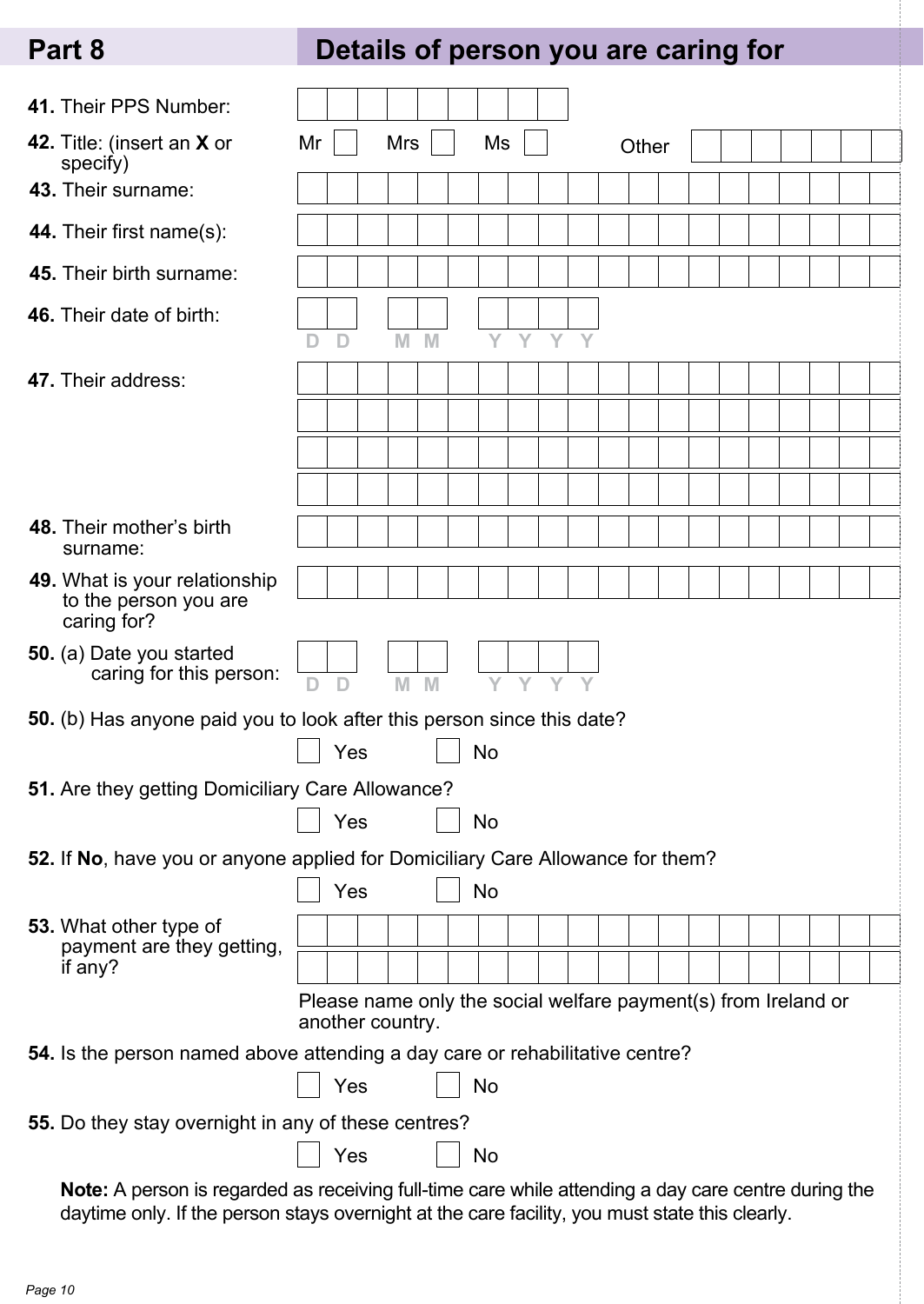## **Part 8** continued **Details of person you are caring for**

| 56. If the person stays overnight at a care facility or centre, please state:                                                                                                                                                                                                                                                                                                            |                                                                      |          |  |       |            |  |  |  |  |  |  |  |  |  |  |  |
|------------------------------------------------------------------------------------------------------------------------------------------------------------------------------------------------------------------------------------------------------------------------------------------------------------------------------------------------------------------------------------------|----------------------------------------------------------------------|----------|--|-------|------------|--|--|--|--|--|--|--|--|--|--|--|
| Name of centre:                                                                                                                                                                                                                                                                                                                                                                          |                                                                      |          |  |       |            |  |  |  |  |  |  |  |  |  |  |  |
| Address of centre:                                                                                                                                                                                                                                                                                                                                                                       |                                                                      |          |  |       |            |  |  |  |  |  |  |  |  |  |  |  |
|                                                                                                                                                                                                                                                                                                                                                                                          |                                                                      |          |  |       |            |  |  |  |  |  |  |  |  |  |  |  |
|                                                                                                                                                                                                                                                                                                                                                                                          |                                                                      |          |  |       |            |  |  |  |  |  |  |  |  |  |  |  |
| Telephone number of<br>centre:                                                                                                                                                                                                                                                                                                                                                           |                                                                      | LANDLINE |  |       |            |  |  |  |  |  |  |  |  |  |  |  |
| Number of hours they<br>attend:                                                                                                                                                                                                                                                                                                                                                          |                                                                      |          |  | a day |            |  |  |  |  |  |  |  |  |  |  |  |
| Number of days they<br>attend:                                                                                                                                                                                                                                                                                                                                                           | a week<br>Please attach letter of confirmation from day care centre. |          |  |       |            |  |  |  |  |  |  |  |  |  |  |  |
|                                                                                                                                                                                                                                                                                                                                                                                          |                                                                      |          |  |       |            |  |  |  |  |  |  |  |  |  |  |  |
| 57. Does the person you are caring for live with you?<br>Yes<br>No<br>If No, please state:<br>Number of hours you will be providing care while on Carer's Leave:<br>a day<br>Number of days you will be providing care while on Carer's Leave:<br>a week<br>Does anyone else live with the person you are caring for?<br>Yes<br>No<br>If Yes, please give details in the space provided. |                                                                      |          |  |       |            |  |  |  |  |  |  |  |  |  |  |  |
|                                                                                                                                                                                                                                                                                                                                                                                          |                                                                      |          |  |       |            |  |  |  |  |  |  |  |  |  |  |  |
| The Distance between the<br>households:                                                                                                                                                                                                                                                                                                                                                  |                                                                      |          |  |       | Kilometres |  |  |  |  |  |  |  |  |  |  |  |
| Is there a direct phoneline between the households?<br>Yes<br>No                                                                                                                                                                                                                                                                                                                         |                                                                      |          |  |       |            |  |  |  |  |  |  |  |  |  |  |  |
| If No, please give details of other direct link in the space provided.                                                                                                                                                                                                                                                                                                                   |                                                                      |          |  |       |            |  |  |  |  |  |  |  |  |  |  |  |
|                                                                                                                                                                                                                                                                                                                                                                                          |                                                                      |          |  |       |            |  |  |  |  |  |  |  |  |  |  |  |
| Details of daily duties you perform looking after this person:                                                                                                                                                                                                                                                                                                                           |                                                                      |          |  |       |            |  |  |  |  |  |  |  |  |  |  |  |
|                                                                                                                                                                                                                                                                                                                                                                                          |                                                                      |          |  |       |            |  |  |  |  |  |  |  |  |  |  |  |

**Note:** Please answer the above question fully if the person you are caring for does not live with you.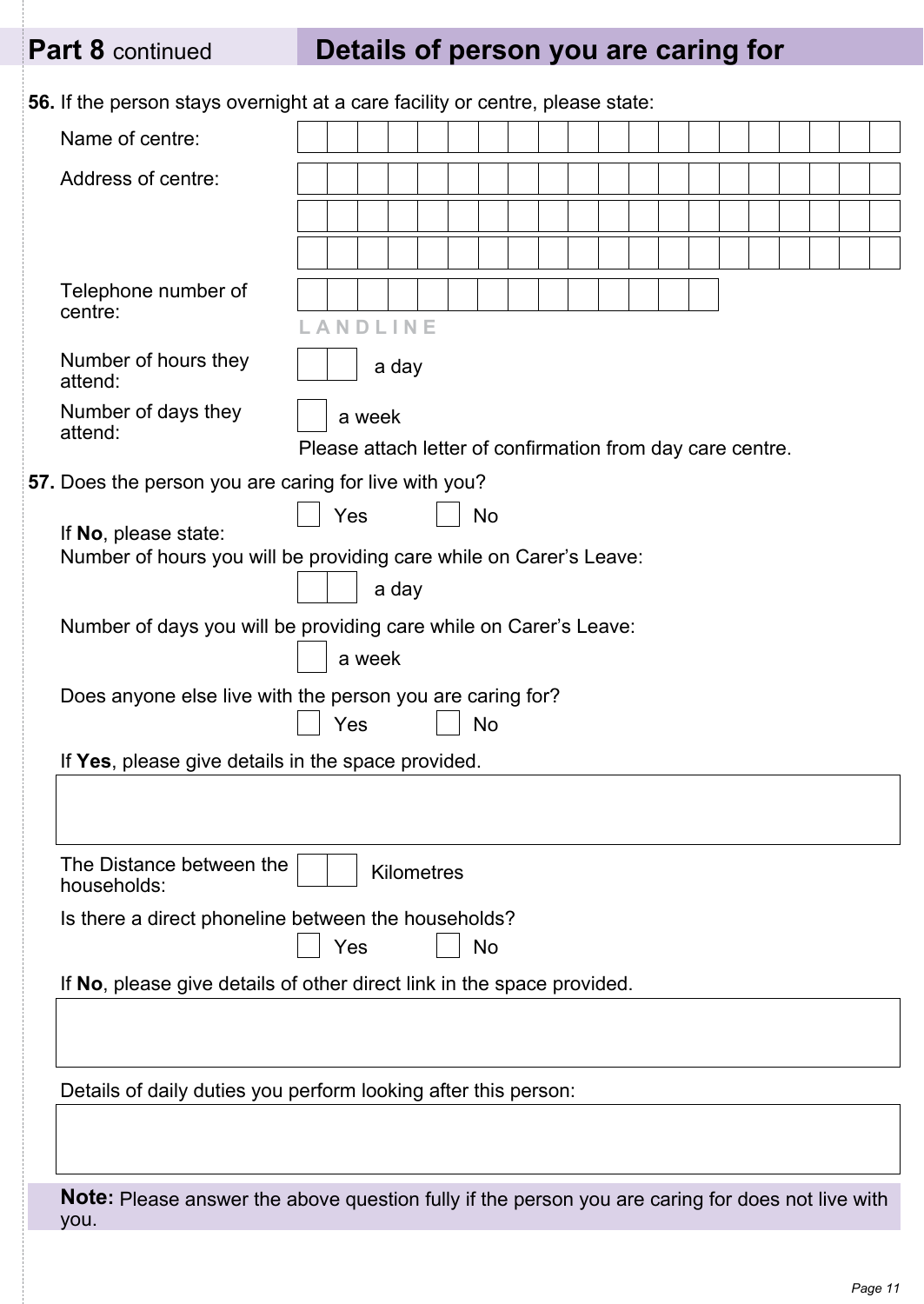## **Part 9 Checklist**

**Has your employer completed Part 4? Have you enclosed the following?**

- **Letter from school or college** (if you have child(ren) aged between 18 and 22 who are in full-time education)
- **A statement from accountant if you are self-employed**

**If you were born, married or entered into a civil partnership or a civil union outside the Republic of Ireland:**

- **Your birth certificate**
- **Your marriage certificate or civil partnership or civil union registration certificate**
- **Your children's birth certificate(s)** (if applying for an increase for them) Note: No birth certificate is needed if you are already getting Child Benefit.

 **Original certificates only.**

**If your form is not fully complete or the documents required are not enclosed there will be a delay in deciding your claim for Carer's Benefit.**

## **Please remember to sign the declaration in Part 1.**

**Send the completed application form and other documents to:** 

**Carer's Benefit Section** Social Welfare Services Government Buildings Ballinalee Road **Longford** N39 E4EO

LoCall: 1890 92 77 70 (from Ireland only)

Telephone: + 353 43 334 0000 (from Northern Ireland or overseas)

## **Important: You could lose payment if you do not apply as soon as you start caring.**

**Note**

**The rates charged for using 1890 (LoCall) numbers may vary among different service providers.**

#### **Data Protection Statement**

The Department of Social Protection administers Ireland's social protection system. Customers are required to provide personal data to determine eligibility for relevant payments and benefits. Personal data may be exchanged with other government departments and agencies where provided for by law. Our data protection policy is available at **www.gov.ie/dsp/privacystatement** or in hard copy.

00K 10-20 Edition: October 2020 Explanations and terms used in this form are intended as a guide only and are not a legal interpretation.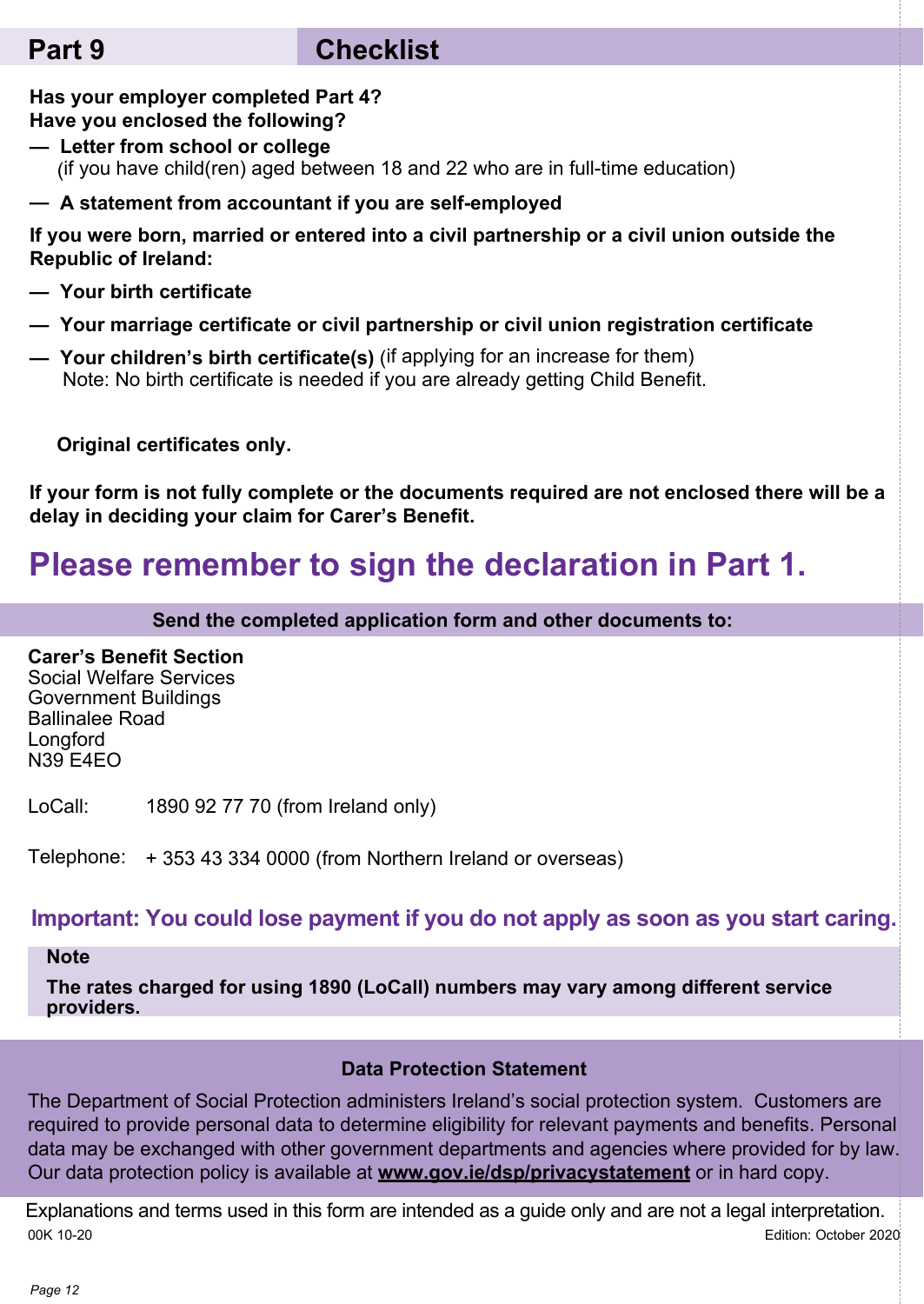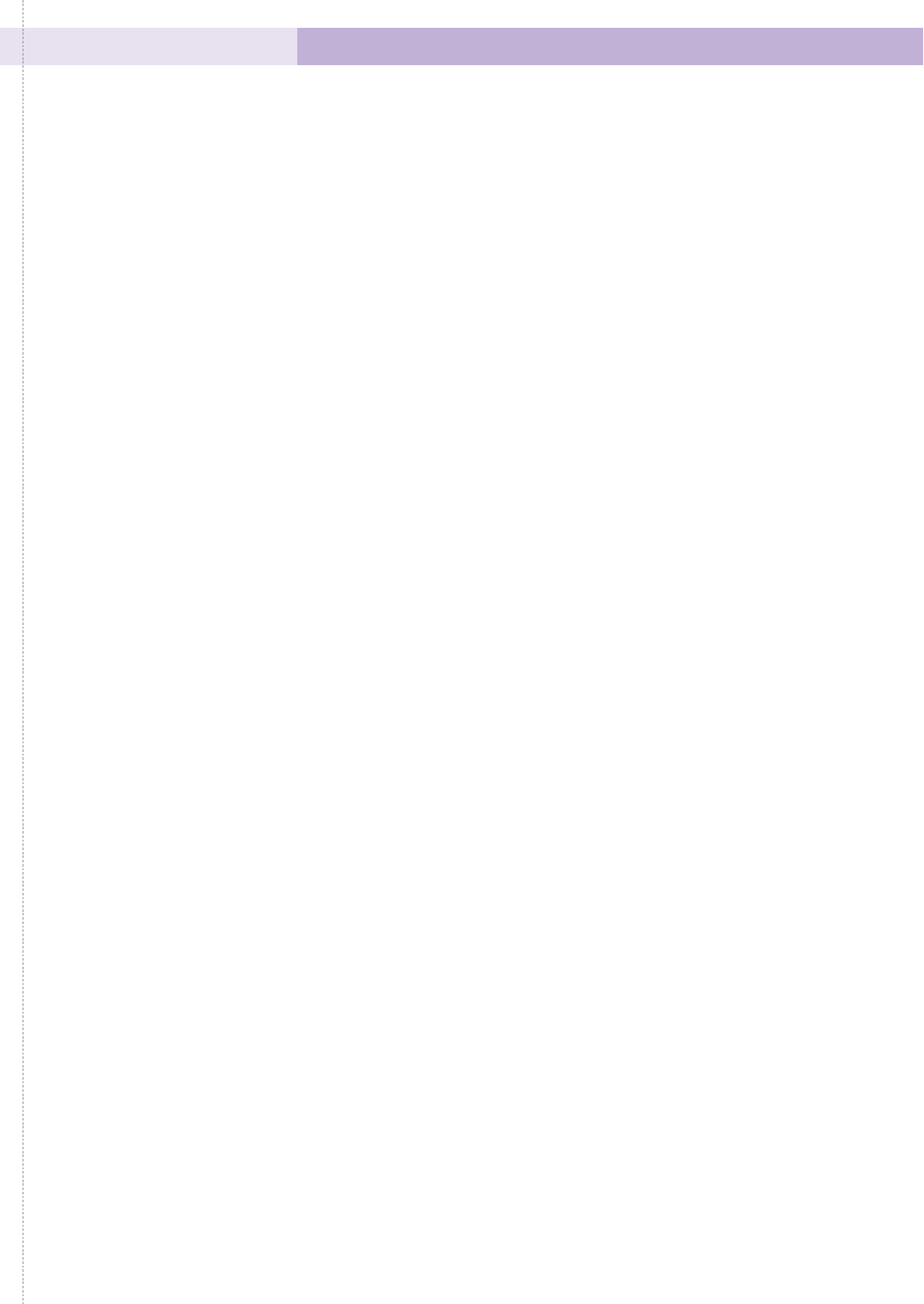## **Note to carer**

### **Important**

**You do not need to send a medical report at this stage for a child for whom Domiciliary Care Allowance is being paid by this Department.** 

The following medical forms are in two parts. **Have Section A completed and signed by the person being cared for**.

You must then pass the entire medical form to the doctor of the person being cared for. The doctor may return the form to you in a sealed envelope to keep their patient's medical details confidential.

Please make sure you return the medical form along with your application.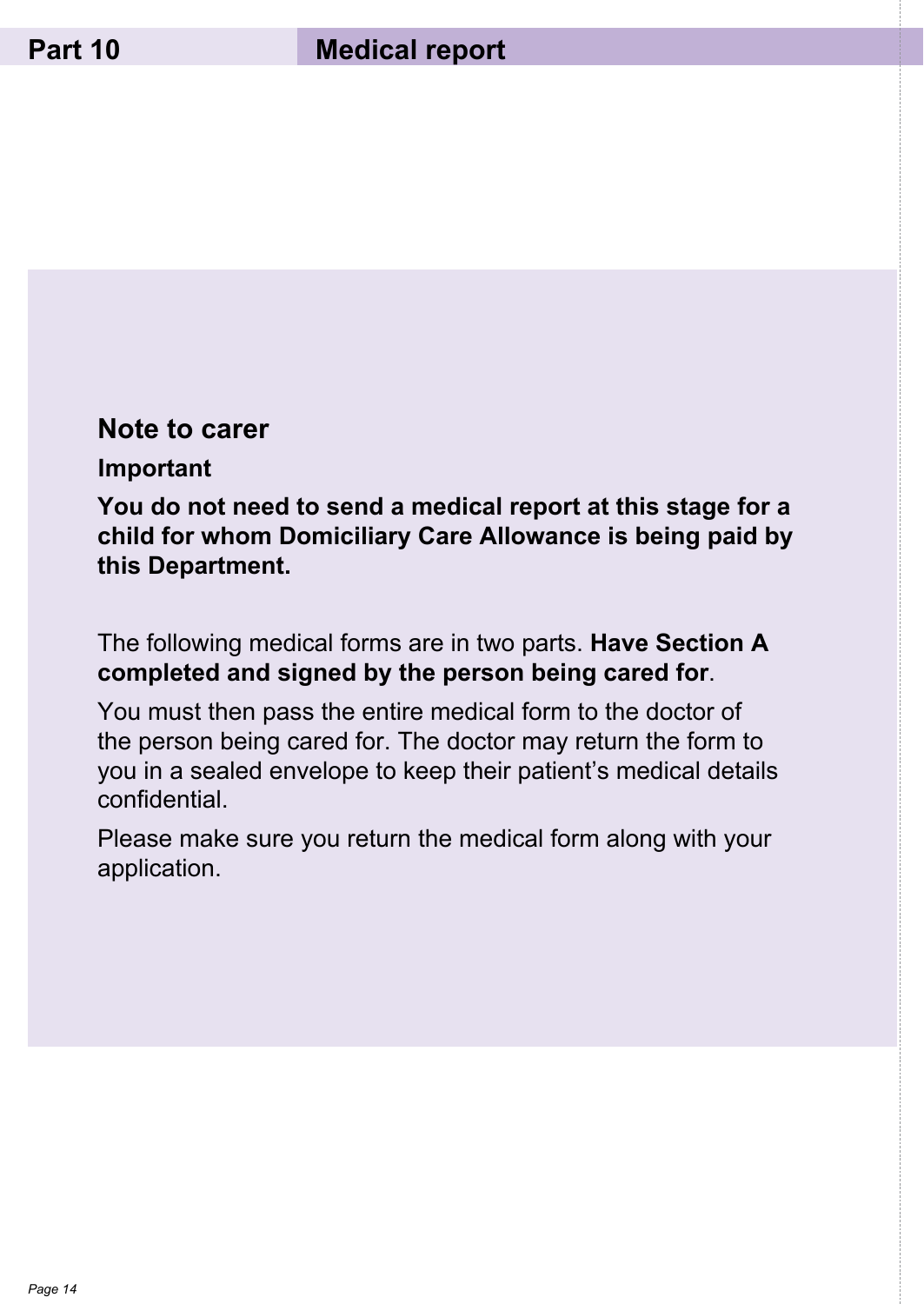## Medical Report for

## **Carer's Benefit**

**Med Rpt CARB1** Social Welfare Services



| Part 10            | <b>Medical Report</b>                                          |
|--------------------|----------------------------------------------------------------|
|                    | <b>Section A</b>                                               |
|                    | Applicant details (details of person providing full-time care) |
| Surname:           |                                                                |
| First name:        |                                                                |
| <b>PPS Number:</b> |                                                                |

## **Declaration by person receiving full-time care and attention**

#### **Section A**

#### **Authorisation**

I need **full-time care** and **attention** and the person named in Part 1 is providing full-time care and attention to me. I will tell the Department of Social Protection if this changes.

 I permit my doctor to provide you, the Department of Social Protection, with medical information that you may need for this application for Carer's Benefit.

I understand that I may need to attend a medical exam from time to time and that my right to care under the Carer's Benefit scheme may be reviewed at any time.

| Date: |
|-------|
|       |



**Signature** (**not** block letters)

If you cannot sign, make a mark and have it witnessed. A witness cannot be the carer or a member of the carer's household.

|                | Date: |  |  |     | ົ | $\mathbf 0$ |        |  |
|----------------|-------|--|--|-----|---|-------------|--------|--|
|                |       |  |  | M M |   |             | 'YYYY' |  |
| hlook lottoro) |       |  |  |     |   |             |        |  |

**Signature** (**not** block letters)

#### **Note**

In signing the authorisation above, you allow your doctor to give us the medical information we need to decide if you qualify for care under the Carer's Benefit scheme.

One of our Medical Assessors will review the medical information and will treat it in strictest confidence. Although a confidential document, both medical and non-medical people will need to deal with this report.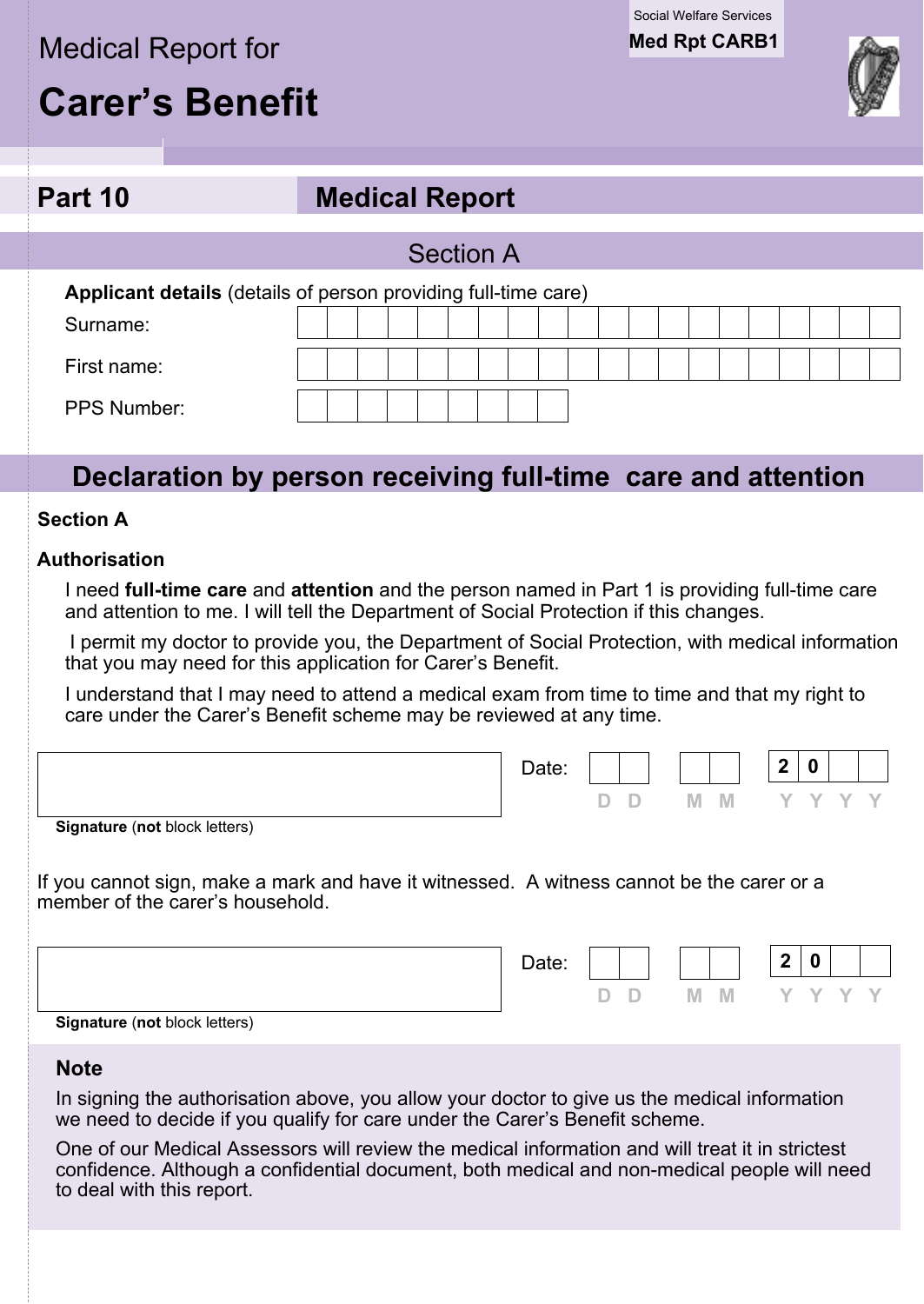### Section B

#### **Section B**

Dear Doctor,

To enable us, on behalf of your patient, to accurately assess if they qualify for care under the Carer's Benefit scheme, please complete the medical report across. The medical information provided will be reviewed by one of our Medical Assessors, who will treat it in strictest confidence. Although a confidential document, both medical and non-medical people will need to deal with this report.

You can get a special fee for fully completing and returning this report. To ensure payment please enter your DSP panel number in the box provided.

For reasons of medical confidentiality, you may wish the medical evidence for your patient to be passed to the Department's Chief Medical Adviser, without potential inspection by other people. If you have any questions on this matter, please contact the Department at the telephone number given below.

If you have any queries, please contact the **Carer's Benefit Section** at LoCall: 1890 92 77 70.

#### **Note:**

The carer should already have filled Parts 1 and 8 of the application form. The person(s) being cared for must have completed Section A of this medical report.

**THE COMPLETED MEDICAL REPORT FORM SHOULD BE RETURNED BY THE DOCTOR TO THE CARER WHO WILL SEND IT, ALONG WITH HIS/HER APPLICATION FORM, TO THE CARER'S BENEFIT SECTION.**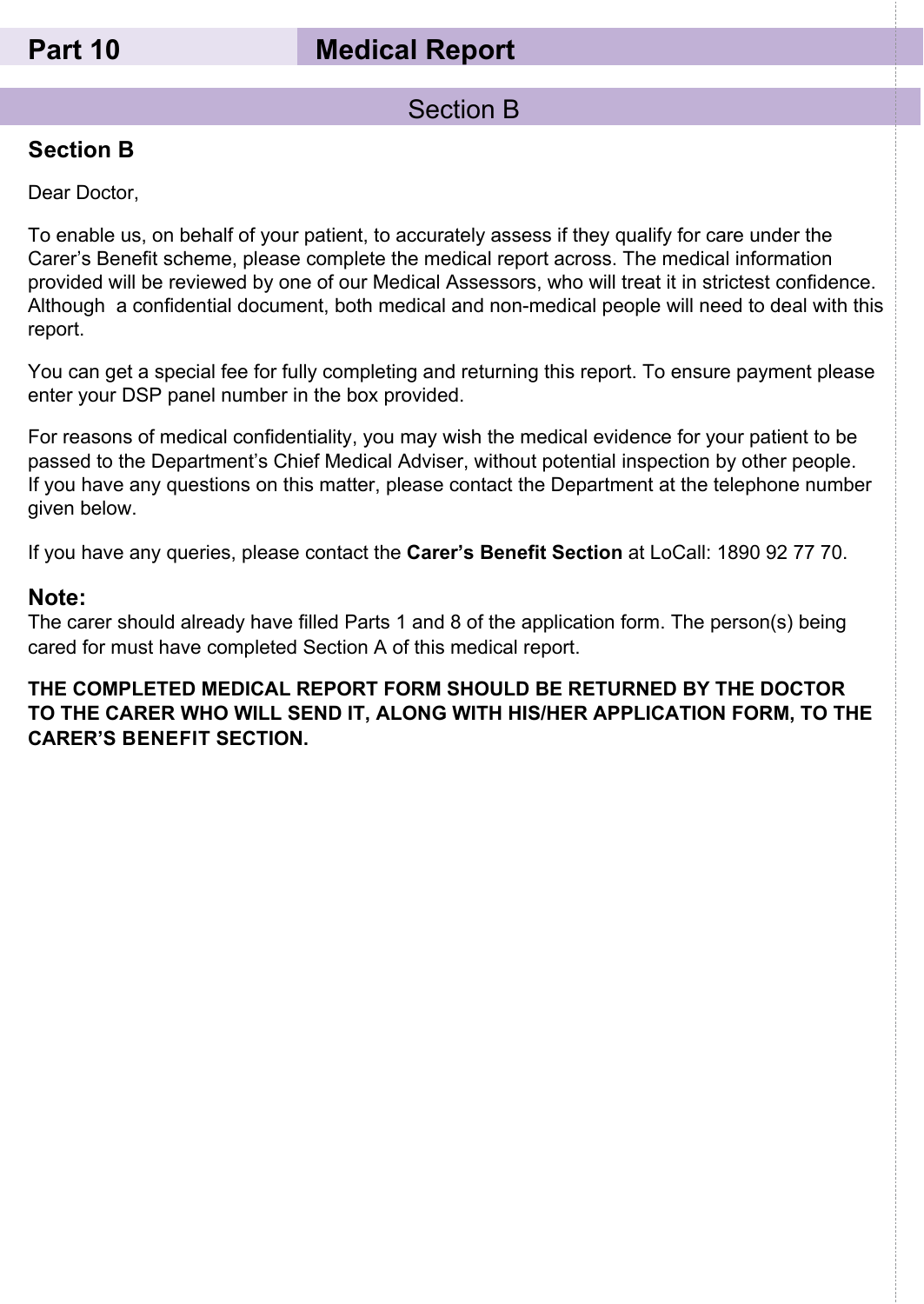## Part 10 continued **Medical Report**

|  | <b>Section B</b>                                                                 |   |              |              |   |          |                    |  |         |  |                            |  |  |             |  |  |
|--|----------------------------------------------------------------------------------|---|--------------|--------------|---|----------|--------------------|--|---------|--|----------------------------|--|--|-------------|--|--|
|  | 1. Patient details                                                               |   |              |              |   |          |                    |  |         |  |                            |  |  |             |  |  |
|  | Surname:                                                                         |   |              |              |   |          |                    |  |         |  |                            |  |  |             |  |  |
|  | First name:                                                                      |   |              |              |   |          |                    |  |         |  |                            |  |  |             |  |  |
|  | Address:                                                                         |   |              |              |   |          |                    |  |         |  |                            |  |  |             |  |  |
|  |                                                                                  |   |              |              |   |          |                    |  |         |  |                            |  |  |             |  |  |
|  |                                                                                  |   |              |              |   |          |                    |  |         |  |                            |  |  |             |  |  |
|  |                                                                                  |   |              |              |   |          |                    |  |         |  |                            |  |  |             |  |  |
|  | Date of birth:                                                                   |   |              |              |   |          |                    |  |         |  |                            |  |  |             |  |  |
|  |                                                                                  | D | D            |              | M | M        |                    |  | Y Y Y Y |  |                            |  |  |             |  |  |
|  | PPS Number:                                                                      |   |              |              |   |          |                    |  |         |  |                            |  |  |             |  |  |
|  | Mobile telephone Number:                                                         |   |              |              |   |          |                    |  |         |  |                            |  |  |             |  |  |
|  | The patient may be contacted by text message in relation to a medical assessment |   |              |              |   |          |                    |  |         |  |                            |  |  |             |  |  |
|  | 2. Your patient since:                                                           |   |              |              |   |          |                    |  |         |  |                            |  |  |             |  |  |
|  |                                                                                  | D | D            |              | M | <b>M</b> |                    |  | Y Y Y Y |  |                            |  |  |             |  |  |
|  | 3. Diagnosis<br>(use<br><b>BLOCK CAPITALS):</b>                                  |   |              |              |   |          |                    |  |         |  |                            |  |  |             |  |  |
|  |                                                                                  |   |              |              |   |          |                    |  |         |  |                            |  |  |             |  |  |
|  | 4. ICD10 Code(s):                                                                |   |              |              |   |          |                    |  |         |  |                            |  |  |             |  |  |
|  | <b>5.</b> Date condition started:                                                |   |              |              |   |          |                    |  |         |  |                            |  |  |             |  |  |
|  |                                                                                  | D | $\mathbf{D}$ |              | M | <b>M</b> |                    |  | Y Y Y Y |  |                            |  |  |             |  |  |
|  | 6. How long do you<br>expect this condition to<br>continue?                      |   |              | 12-24 months |   |          | less than 3 months |  |         |  | 3-6 months<br>indefinitely |  |  | 6-12 months |  |  |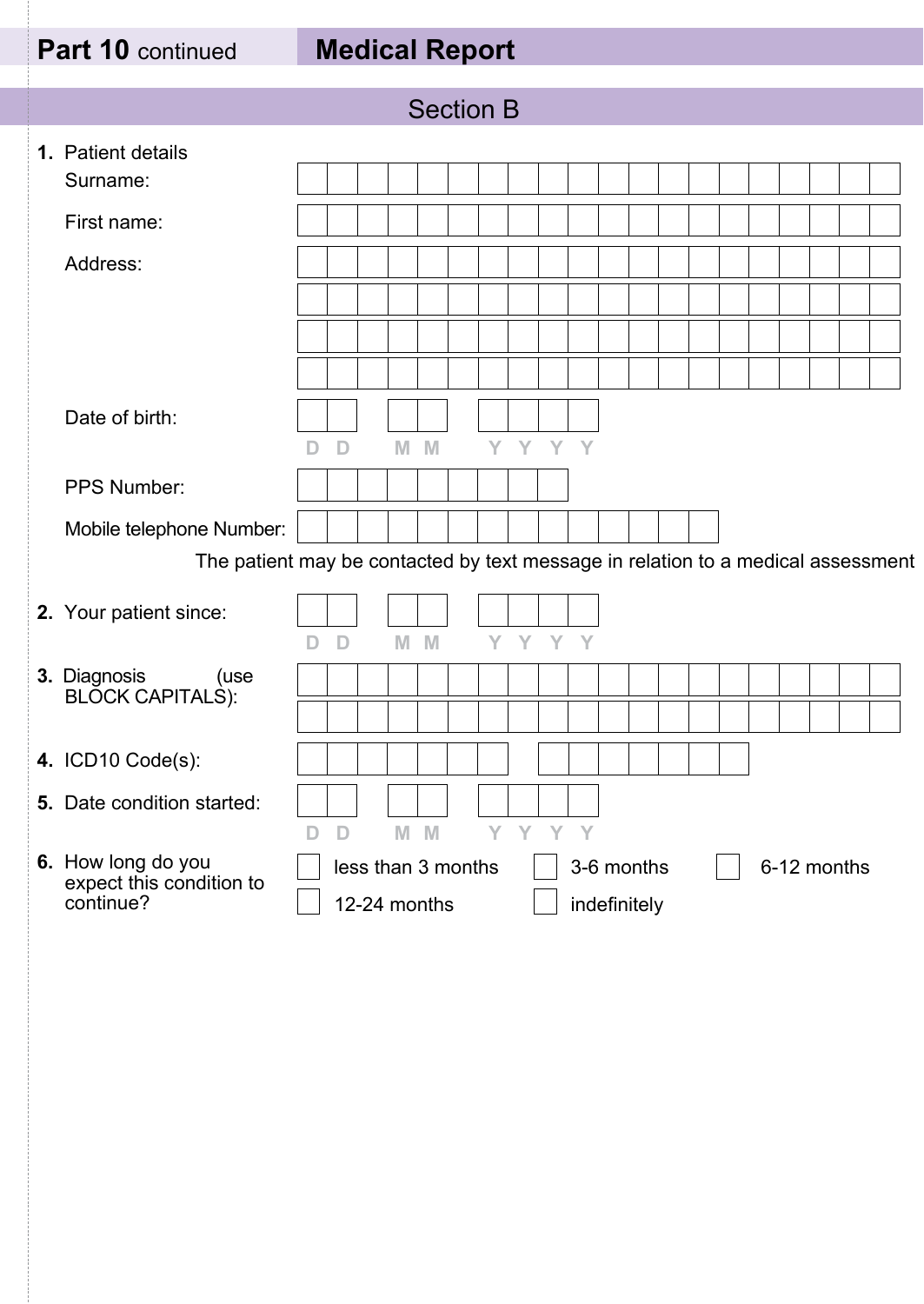| Part 10 continued<br>7. Please give:<br><b>Medical history</b> | <b>Medical Report</b>                                         |
|----------------------------------------------------------------|---------------------------------------------------------------|
|                                                                |                                                               |
| Surgical/Obstetrical<br>history                                |                                                               |
| Hospital admissions                                            |                                                               |
| Date of discharge:                                             | $M$ M<br>Y Y Y Y<br>D                                         |
| Result of relevant<br>investigations                           |                                                               |
| 8. Please give details if any of the following apply:          |                                                               |
|                                                                |                                                               |
| Attending a specialist                                         |                                                               |
| On medication                                                  |                                                               |
| Other treatment                                                |                                                               |
| 9. Pregnant:                                                   | Yes<br>No                                                     |
|                                                                |                                                               |
| If Yes, give EDD:                                              | M<br>Y<br>M<br>Y<br>Y<br>D<br>D<br>Y                          |
|                                                                | Please attach any relevant reports/results of investigations. |
| <b>Additional Information:</b>                                 |                                                               |
|                                                                |                                                               |
|                                                                |                                                               |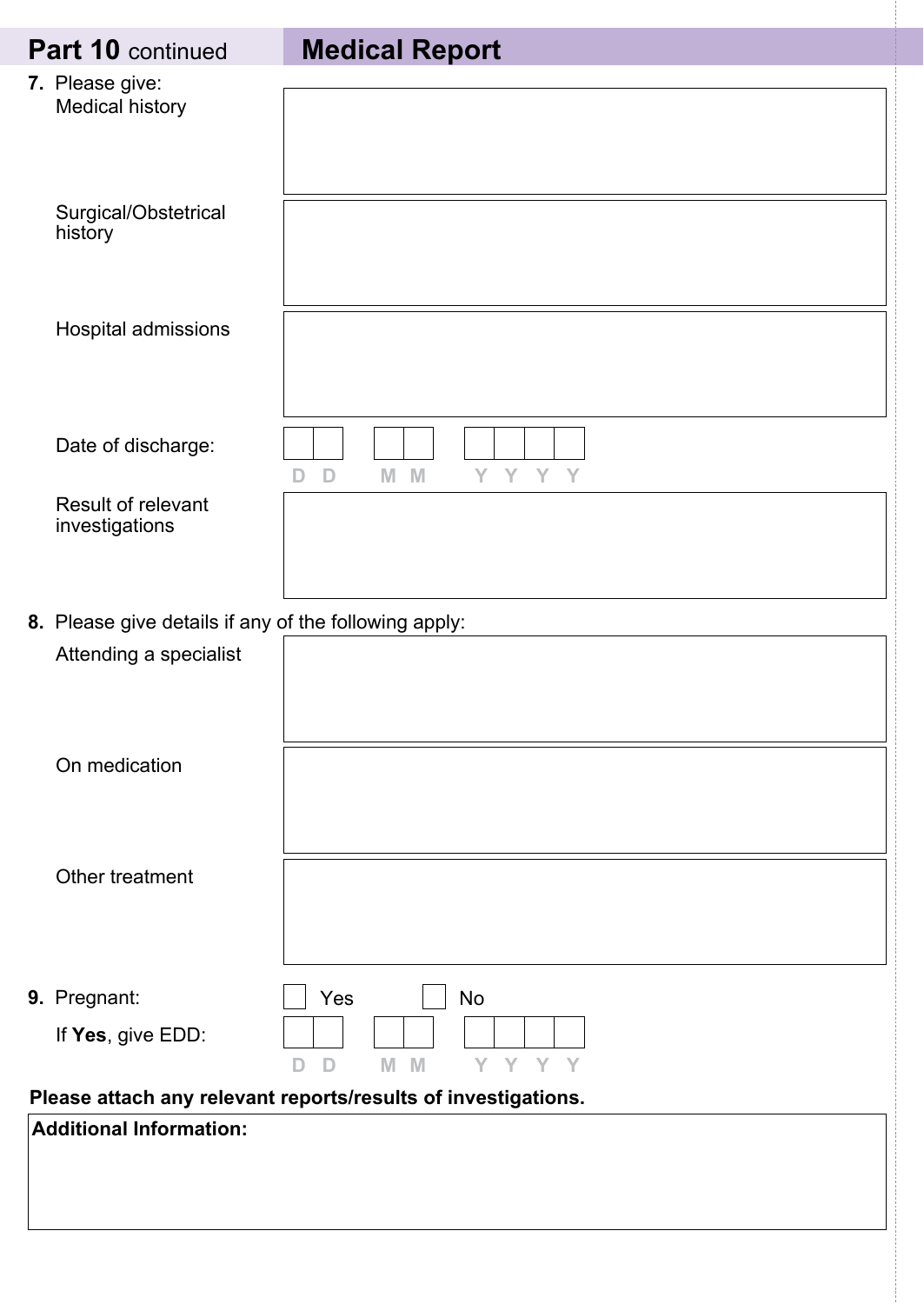## Part 10 continued **Medical Report**

#### **ABILITY/DISABILITY PROFILE:**

**10.** Indicate the degree to which your patient's condition has affected their ability in ALL of the following areas.

|                                                                                                                                                                           | Normal                | Mild | Moderate    | Severe                  | Profound |
|---------------------------------------------------------------------------------------------------------------------------------------------------------------------------|-----------------------|------|-------------|-------------------------|----------|
| Mental Health/Behaviour -                                                                                                                                                 |                       |      |             |                         |          |
| Learning/Intelligence –––––                                                                                                                                               |                       |      |             |                         |          |
| Consciousness/Seizures <b>&gt;&gt;&gt;&gt;&gt;&gt;&gt;&gt;&gt;&gt;&gt;&gt;&gt;&gt;&gt;&gt;&gt;&gt;&gt;</b>                                                                |                       |      |             |                         |          |
| Balance/Co-ordination –––––––                                                                                                                                             |                       |      |             |                         |          |
| $Vision \longrightarrow$                                                                                                                                                  |                       |      |             |                         |          |
| Hearing <b>All Accords</b>                                                                                                                                                |                       |      |             |                         |          |
| Speech <u>Speech</u>                                                                                                                                                      |                       |      |             |                         |          |
|                                                                                                                                                                           |                       |      |             |                         |          |
| Reaching <b>According</b>                                                                                                                                                 |                       |      |             |                         |          |
| Manual Dexterity <sup>-</sup>                                                                                                                                             |                       |      |             |                         |          |
| Lifting/Carrying <b>Washing</b>                                                                                                                                           |                       |      |             |                         |          |
| Bending/Kneeling/Squatting -                                                                                                                                              |                       |      |             |                         |          |
| Sitting/Rising ––––––––––––––                                                                                                                                             |                       |      |             |                         |          |
| Standing <b>Standing</b>                                                                                                                                                  |                       |      |             |                         |          |
| Climbing Stairs/Ladders <b>&gt;&gt;&gt;&gt;&gt;&gt;&gt;&gt;&gt;&gt;&gt;&gt;&gt;&gt;&gt;&gt;&gt;&gt;&gt;&gt;&gt;</b>                                                       |                       |      |             |                         |          |
| Walking <b>Walking</b>                                                                                                                                                    |                       |      |             |                         |          |
| 11. A Medical Assessment by one of the Department's Medical Assessors may be required to<br>determine eligibility.<br>Is your patient fit to attend a medical assessment? |                       |      | Yes         | No                      |          |
| If No, give details here:                                                                                                                                                 |                       |      |             |                         |          |
| Doctor's name:                                                                                                                                                            |                       |      |             |                         |          |
| DSP panel number:                                                                                                                                                         |                       |      | IMC number: |                         |          |
| Address:                                                                                                                                                                  |                       |      |             |                         |          |
|                                                                                                                                                                           |                       |      |             |                         |          |
|                                                                                                                                                                           |                       |      |             |                         |          |
|                                                                                                                                                                           |                       |      |             |                         |          |
|                                                                                                                                                                           |                       |      |             | Doctor's official stamp |          |
|                                                                                                                                                                           |                       |      |             |                         |          |
| Doctor's Signature (not block letters)                                                                                                                                    |                       |      |             |                         |          |
| $\mathbf{2}$<br>Date:<br>M<br>M<br>D                                                                                                                                      | $\bf{0}$<br>Y Y<br>Y. |      |             |                         |          |